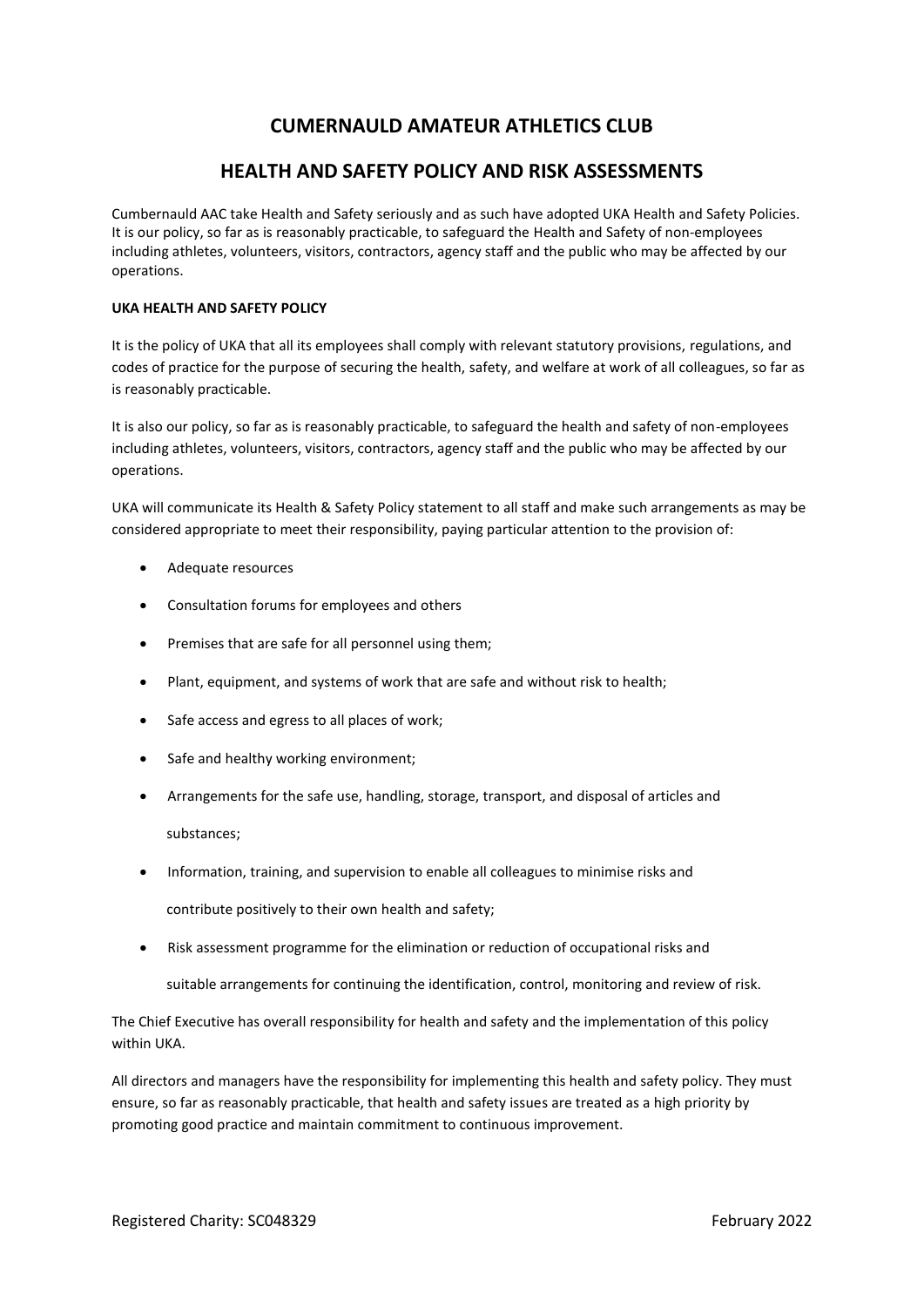| Item                                                                     | <b>Page Number</b> |
|--------------------------------------------------------------------------|--------------------|
|                                                                          |                    |
| <b>Definitions</b>                                                       | 3                  |
| Approved Code of Practice for the Safe Conduct of Track & Field Training | 5                  |
| <b>Responsibilities &amp; Glossary</b>                                   |                    |
| <b>Insurance - Coaches</b>                                               | 6                  |
|                                                                          |                    |
| <b>Accident Reporting</b>                                                | $\overline{7}$     |
|                                                                          |                    |
| <b>General - Safety &amp; Risk</b>                                       | 8                  |
| <b>Supervision of Training</b>                                           | 9                  |
|                                                                          |                    |
| First Aid & Medical Provision During Training Session                    | 10                 |
|                                                                          |                    |
| CAAC - Hazard & Risk Assessment for Track & Field                        | 11                 |
| <b>Track</b>                                                             | 11                 |
| 800m, 1500m, 3000m, 5000m & 10000m                                       | 12                 |
| Long / Triple Jump                                                       | 13 & 14            |
| <b>High Jump</b>                                                         | 15, 16 & 17        |
| <b>Hurdles</b><br>$\overline{\phantom{a}}$                               | 18                 |
| <b>Throws</b><br>$\overline{\phantom{a}}$                                | 19                 |
| Javelin<br>$\qquad \qquad \blacksquare$                                  | 20                 |
| Hammer<br>$\overline{\phantom{0}}$                                       | 21 & 22            |
| <b>Discus</b><br>$\qquad \qquad \blacksquare$                            | 23                 |
| <b>Shot Put</b><br>$\overline{\phantom{0}}$                              | 24                 |
|                                                                          |                    |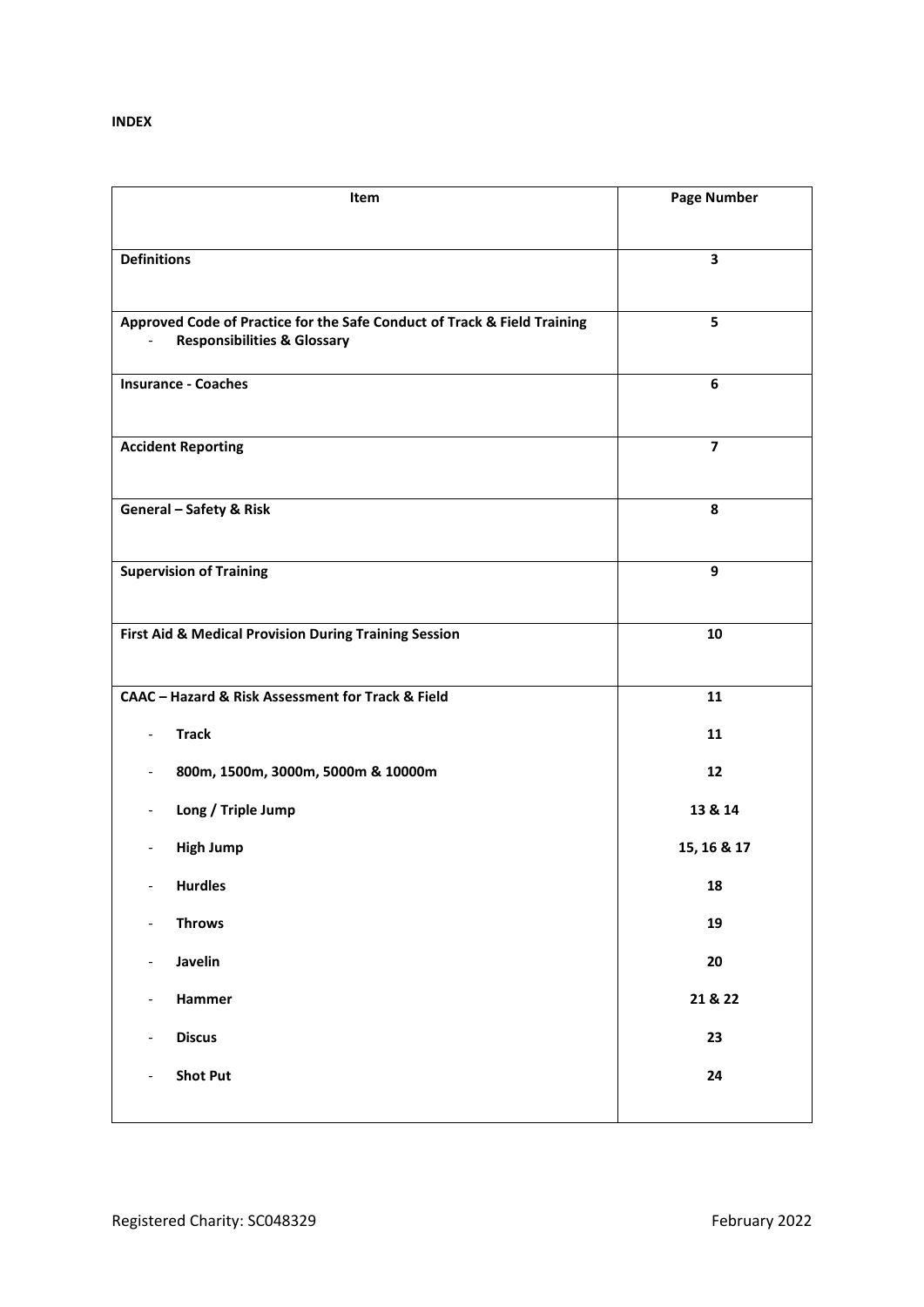## **DEFINITIONS**

## **HAZARD**

A hazard is something with the potential to cause harm to an individual. This can be an object, an activity and even a substance. In Athletics, examples would include the following:

- Objects- javelin, discus, shot, hammer, pole vault pole, high jump stands, hurdles, running track etc.
- Activity- running, jumping, throwing, walking etc.
- Substance- Water in water jumps and in the form of rain, snow, and ice etc.

## **RISK**

Risk expresses the likelihood that the harm from a potential hazard is realised. Risks are normally categorised as low, medium, or high.

The principles of Risk Assessment are:

- 1. Identify the hazard
- 2. Identify those who might be harmed and how.
- 3. Evaluate the risk (low, medium, or high) and decide whether there are existing precautions and if these are adequate or are more precautions required.
- 4. Record the findings.
- 5. Review the assessment and revise if necessary.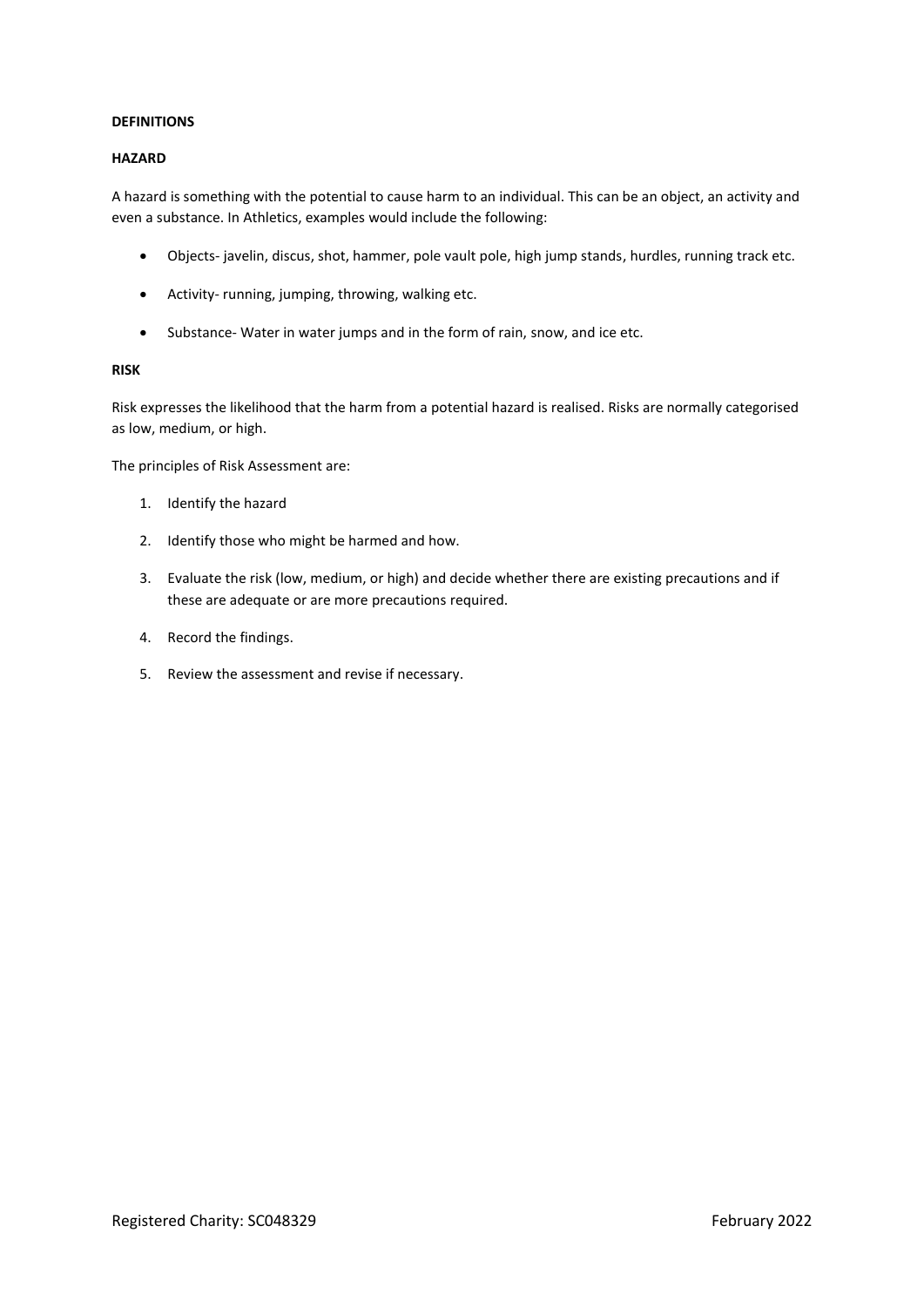## **HAZARD IDENTIFICATION AND RISK ASSESSMENT**

In order to discharge the duty of care to provide a safe environment for track and field events it is necessary to identify hazards, assess the associated potential risks, then take action to eliminate the hazard, or failing this, take action to either eliminate the risks or reduce them to an acceptable level.

Risk should be assessed in terms of:

LOW – no risk, or minimal risk of injury

MEDIUM – some risk of injury

HIGH – high risk of injury

Only if the risk has been assessed as "low" should a competition or training session be allowed to proceed.

The following schematic outlines the procedure to be followed:

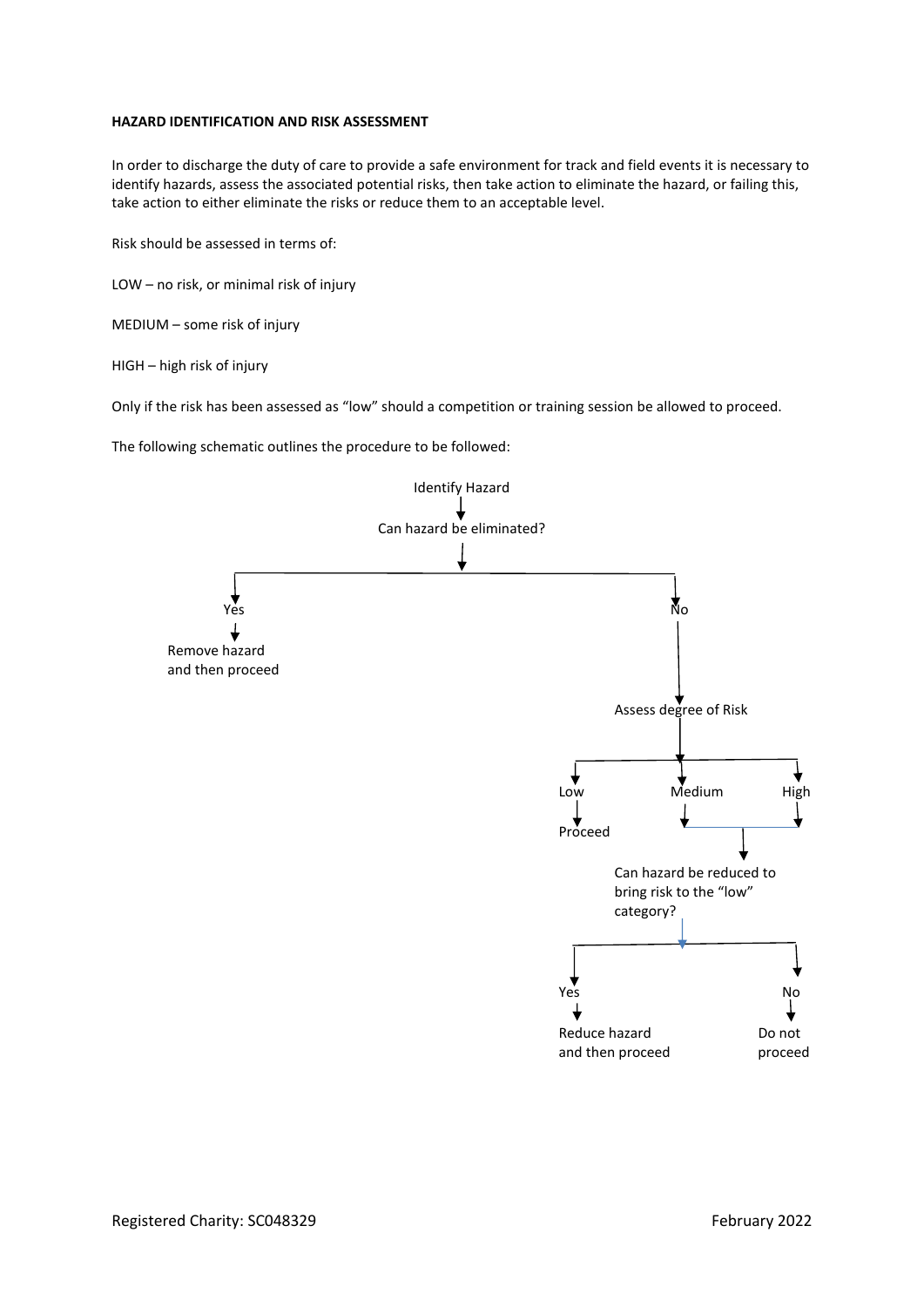## **APPROVED CODE OF PRACTICE FOR THE SAFE CONDUCT OF TRACK AND FIELD TRAINING**

It is the responsibility of all coaches and athletes to ensure that all training sessions are conducted in a safe manner.

In order to guarantee the above, the following approved code of practice shall be followed, however in view of the wide-ranging circumstances in which athletic events take place the implementation of the recommended control measures does not preclude the possibility that alternative control measures may be employed which either eliminate any risks or reduce them to an acceptable level.

## **RESPONSIBILITIES**

Many of the coaches' responsibilities may not entail direct action by the coach in person but rather the need to bring the problem to the attention of facility staff or board members.

### **GLOSSARY**

## *NOTE*

Attention is drawn to the fact that in the Code of Practice the words 'must', 'ensure', 'shall' and 'should' are frequently used. The words 'must', 'ensure' and 'shall' indicate a compulsory measure; while the word 'should 'indicates a strong recommendation.

## *COACH*

One who teaches, coaches, gives advice, or assists in these processes.

## *COMPETENT*

'Competence' is the ability to undertake responsibilities and perform activities to a recognised standard on a regular basis. It combines practical and thinking skills, knowledge and experience.' HSE Management of Health & Safety at Work Regulations (1999)

When competence is used in this document it refers to person who has the necessary skills, experience and/or qualifications that would, in the eyes of a reasonable person, deem them competent to carry out/supervise an activity.

## *CRITICAL FALL HEIGHT*

The ability of a surface to absorb an impact is measured by its Critical Fall Height. A surface's Critical Fall Height represents the greatest height of a head-first fall from which a person, landing on a surface, could be expected to avoid sustaining a critical head injury.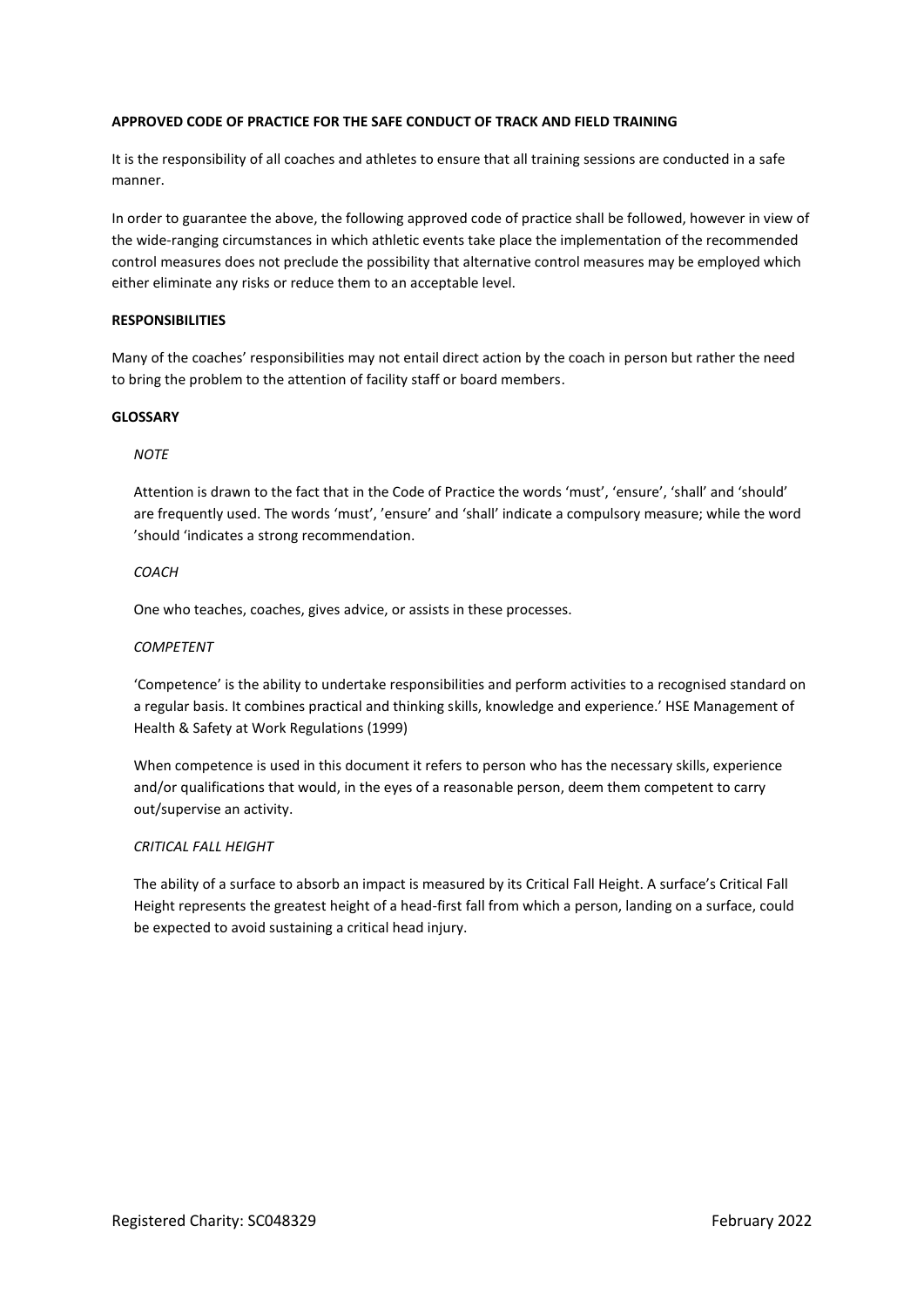## **INSURANCE - COACHES**

UK Athletics Insurance provides UKA Coaches with Public Liability and Third-Party Insurance, Personal Accident Insurance and Travel Insurance for all events organised by affiliated bodies. For further details coaches should refer to the Insurance section of the UKA website.

- 1. Coaches should always ensure that they have Insurance cover for any activities that they undertake.
- 2. In the event of an accident occurring in which a claim is likely to be made, coaches should ensure that all relevant details of the accident / incident are recorded and that all correspondence is conducted through the Insurers.
- 3. Insurance is linked to affiliation in consequence coaches are only covered by UKA Insurance when coaching on behalf of an affiliated club or organisation.
- 4. Coaches and athletes are not insured when they are on warm-weather training trips abroad unless those trips are organised by UK Athletics.
- 5. Coaches who are paid are covered by UK Athletics insurance provided they are coaching on behalf of an affiliated club or organisation.
- 6. Coaches are covered by UK Athletics Insurance when coaching the event for which they are qualified or for coaching an event related to their event or for training related to their event. i.e., a long jump coach would be covered to coach sprinting but not hammer.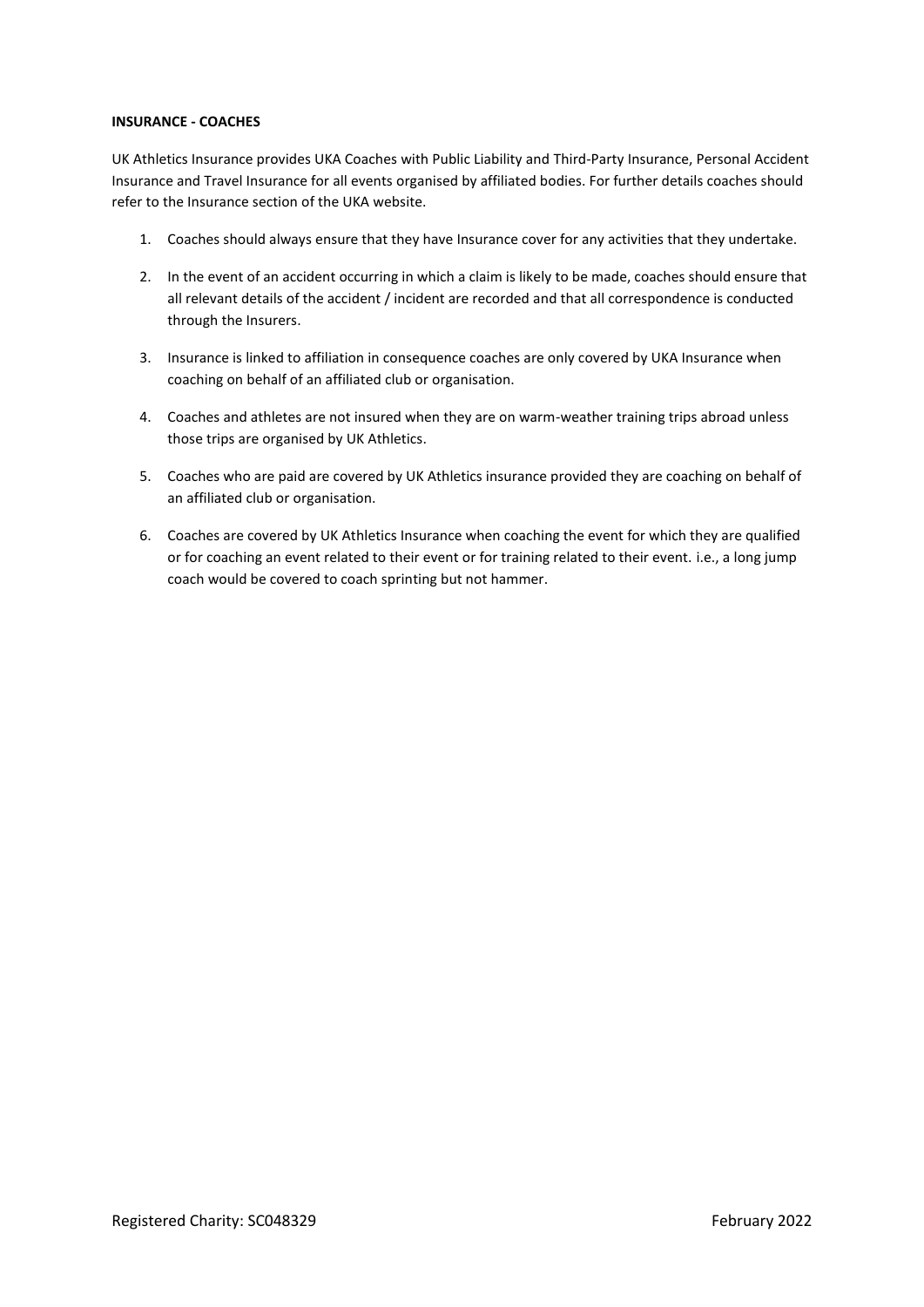## **ACCIDENT REPORTING**

What to do in the event of an accident or near miss.

Definitions for the purpose of reporting:

- Accident: An event that results in injury or ill health
- Near miss: an event not causing harm, but has the potential to cause injury or ill health

As part of UK Athletics' ongoing commitment to provide a safe sport, anyone who has witnessed either an accident or near miss is asked to complete a short online report.

This is done using UKAs online Accident/Near Miss Report Form. The information that you provide will help to prevent future occurrences of similar incidents and also provide an overview of the type and frequency of accidents when they do occur.

Compiling our accident/incident information in this way is useful for many reasons and most significantly helps us to identify any specific issues or trends with regards to accidents or injuries.

To report an accident, incident or near miss, please use UKAs Online Accident / Incident Reporting Form.

Once completed, you will receive a text version of your accident/incident report via email. Please ensure that you retain a copy for your own records.

Note: If an accident has resulted in serious injury, or a hazard is so serious that it could result in an accident in the immediate future, it is important that these facts are reported immediately to the relevant Facility Operator, Race Director or Local Authority Health & Safety Manager.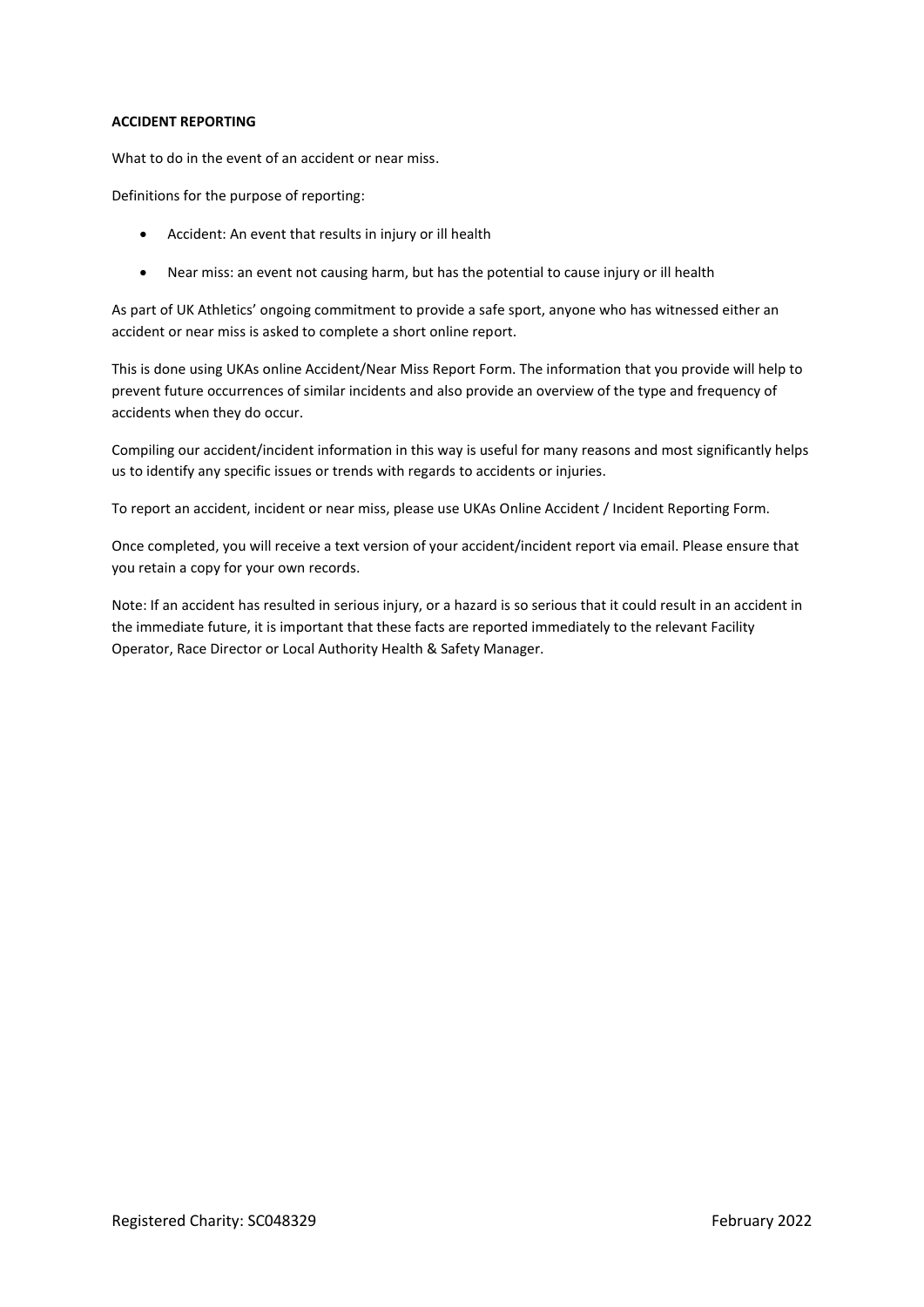## **GENERAL- SAFETY & RISK**

The range of events, exercises, and drills which athletes and coaches use are such that it would be impossible to specify each individually. Coaches must be aware particularly of the following:

- 1. (a) Any risks attached to the event / exercise which an athlete is undertaking.
- 2. (b) The age and skill level of the athlete
- 3. (c) The potential risks of using any equipment not specifically designed for the purpose it is being used for.

Coaches should be aware that they are responsible for the safety of their athletes not only during a training session at which they are present but also for the training set in training programmes which the athlete has been instructed to carry out.

Coaches should make it very clear to their athletes what training it is reasonable for them to do on their own and what training must be supervised.

The Use of Additional Padding and Matting

- Additional matting or padding may be used to supplement existing landing areas for high jump and pole vault or to cover hard surrounds.
- Where matting is used to supplement a landing area which is below the UK Athletics specifications, the matting shall be of a depth and density similar to the depth and density of the landing area adjacent to the additional matting.
- Matting which is used to cover hard surrounds around a landing area which conforms to UK Athletics specifications shall be of an impact absorbing material.

## Training Aids

Particular care must be taken by coaches using implements and equipment for purposes which they were not designed for.

For example the use of springboards as an aid in jumping events should only be employed by experienced coaches who have taken into account the age and ability of the athletes. Springboards should only be used from a short approach and must never be used from full approaches.

Any training aids manufactured by coaches must be fully risk assessed and used with extreme care.

### Weather

Should tracks, runways and throwing circles become covered in snow/ice or waterlogged training should cease as the risk would increase to HIGH.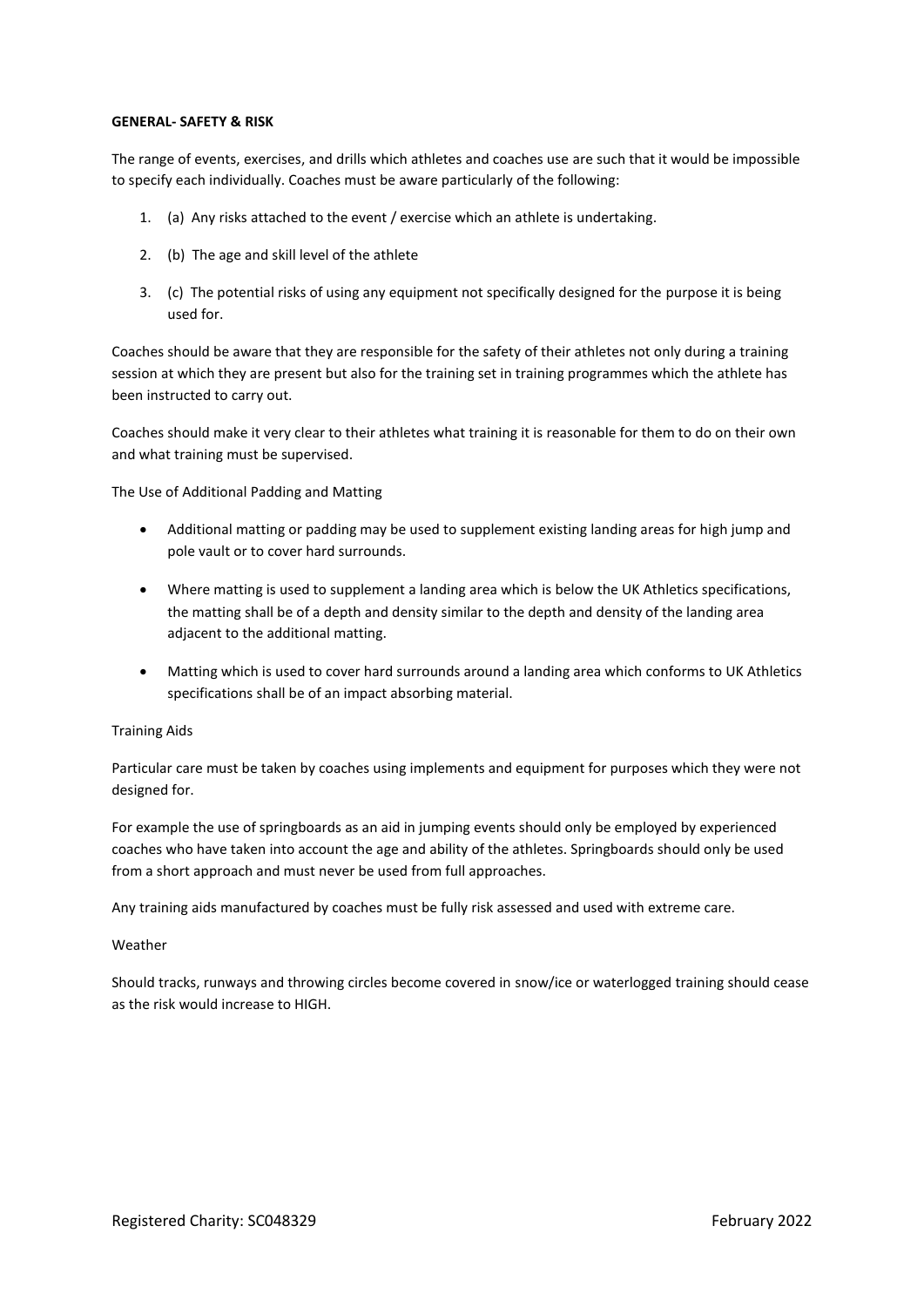### **SUPERVISION OF TRAINING**

## **A. Young athletes (Under 17 years)**

Always supervised by a competent person

## B. **Junior Athletes (Under 20 years) or inexperienced senior athletes**

(a) Supervised by a competent person.

Events (including drills and exercises) in which there is a risk of accidents to themselves or others. (i.e. pole vault, throwing events, gymnastic exercises etc.)

(b) Unsupervised but with other athletes/coaches being present.

Events (including drills and exercises) which have low risk of accidents to the athlete and others (i.e. Horizontal jumps, hurdles, high jump etc.)

(c) Alone

Events (including drills and exercises) which are relatively risk free. (i.e. most track events, warm-ups etc.)

## C. **Experienced Senior Athletes**

(a) Supervised by a competent person.

Events (including drills and exercises) in which there is a risk of accidents to themselves or others (i.e. pole vault, gymnastic exercises etc.)

(b) Unsupervised but with other athletes/coaches being present.

Events (including drills and exercises) which have a low risk of accidents (i.e. Horizontal jumps, hurdles, high jump etc.)

(c) Alone

Events (including drills and exercises) which are relatively risk free. (i.e. most track events, warmups etc.)

### **Weight Training**

- A. Junior, younger and inexperienced senior athletes must be supervised at all times by a competent person.
- B. Experienced senior athletes if unsupervised should always ensure that at least one other competent coach or athlete is present.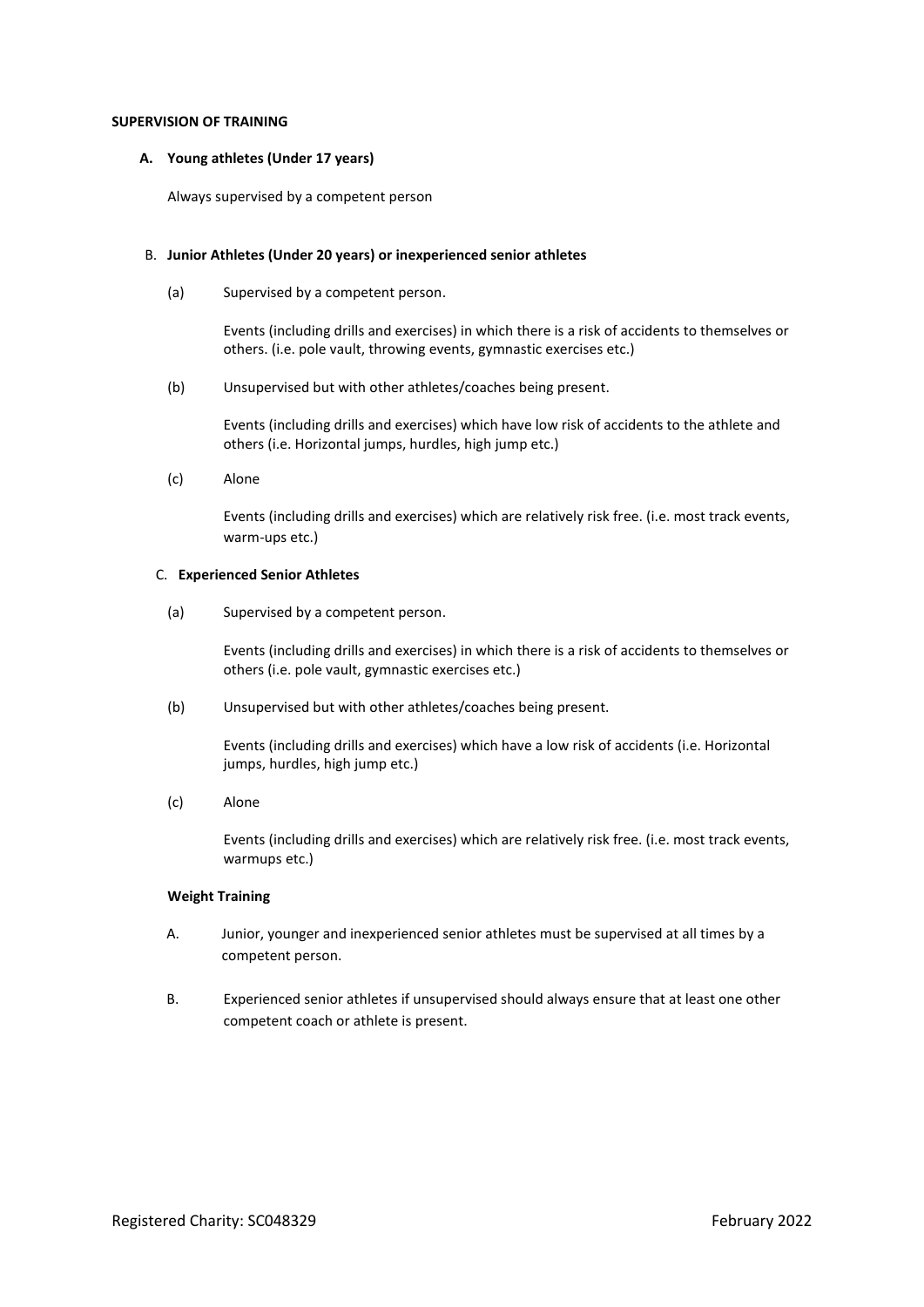## **FIRST AID / MEDICAL PROVISION DURING TRAINING SESSIONS**

## *First Aid provision at club training sessions*

Athletics Clubs have a duty of care to ensure that participants can enjoy athletics in a safe environment; part of that responsibility is to conduct a first aid needs assessment\* and ensure that there is appropriate first aid provision available at all training sessions.

The contents should be checked prior to use (note 'expiry date' of items), restocked after use and protected from dust and damp when not in use. First aiders should not routinely carry tablets or medicines, nor should they dispense them. In exceptional circumstances: when a participant has been prescribed medication, e.g. anti-asthma inhaler, insulin injection or EpiPen, the medication which must be clearly labelled with the participant's name, may be carried in the first aid bag. It is the first aider's role is to ensure the medication is immediately accessible and assist the participant to take their medication as and when required.

## *Basic First Aid Guidelines*

- All clubs should be aware of the Emergency Action Plan at their main training venue(s).
- It is essential that all coaches are aware of the medical history and needs of all club members.
- First Aiders should be aware of any allergies a participant has in relation to First Aid (e.g. plasters).
- Coaches and club administrators must have ICE contact details (In Case of Emergency) for all participants.
- Clubs should ensure that there is at least one qualified first aider at every training session. Note: The requirement for additional first aiders should be based upon the First Aid risk assessment.
- Ensure that any accidents, incidents or near misses are recorded using UKAs online incident reporting form: http://www.britishathletics.org.uk/governance/health-safety/what-to-do-in- the-event-of-anaccident-or-dangerous-incident/
- Designated First Aiders should ensure that they keep their qualification up to date.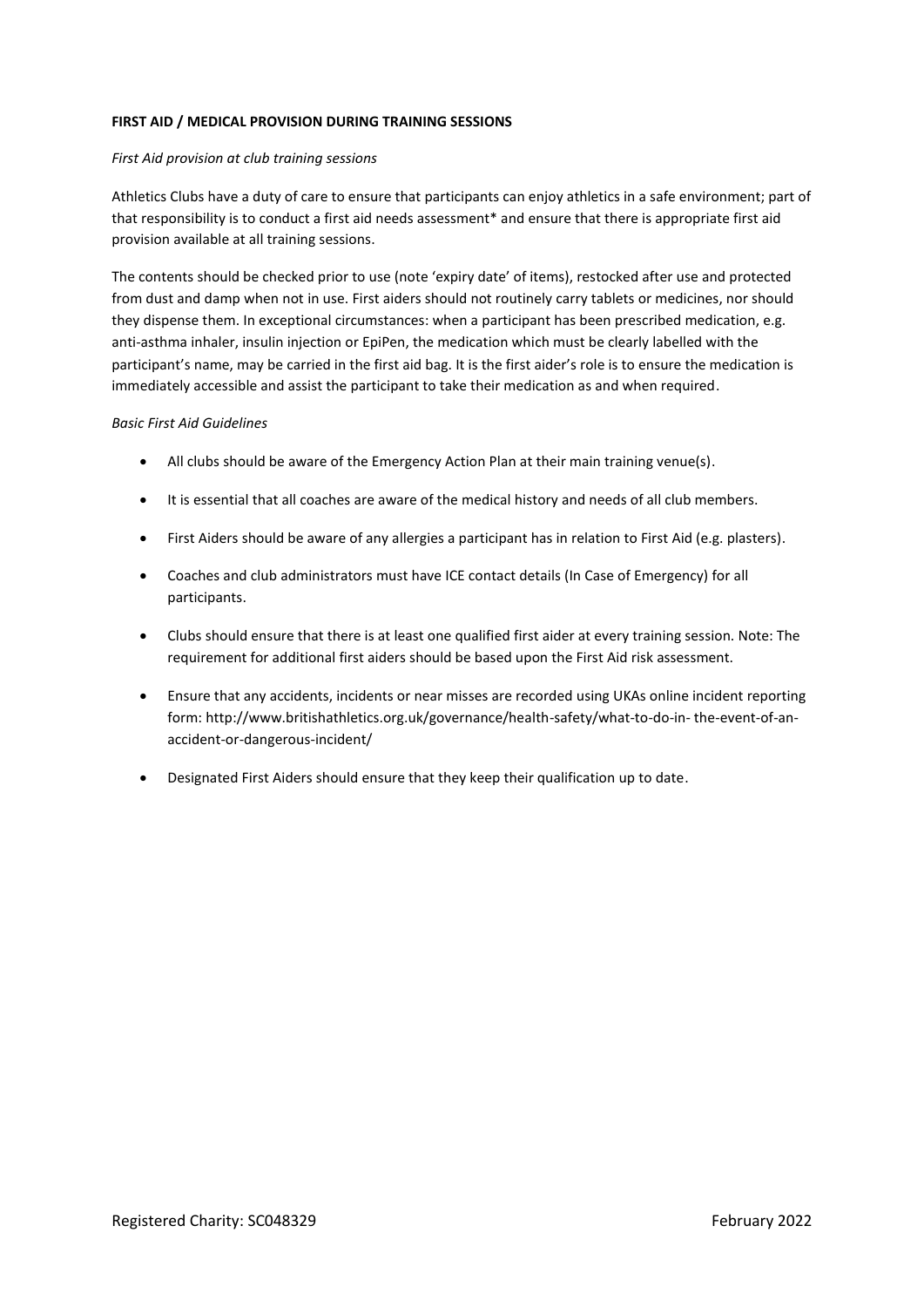## **CUMBERNAULD AAC – HAZARD & RISK ASSESSMENTS FOR TRACK & FIELD**

## **TRACK**

## **General Rules**

- 1. Athletes should always run counterclockwise.
- 2. Always pass on the right.
- 3. Pay attention to the runners around you before starting or stopping.
- 4. When not running always look both ways before crossing the track.

## H A Z A R D **Track/Kerb**

### WHO/HOW AFFECTED

Athletes and coaches – Injuries from slipping/tripping due to worn out track and loose kerbing.

#### CONTROL MEASURES

- 1. Athletes should wear adequate footwear.
- 2. Ensure track is level, free of holes and swept regularly to remove debris e.g. stones.
- 3. Porous surface should be cleaned regularly to allow drainage.
- 4. Ensure adequate maintenance and regular inspection.

## H A Z A R D **Starting Blocks**

## WHO/HOW AFFECTED

Athletes – Injuries from slipping/tripping due to incorrect positioning of blocks or worn/poorly maintained blocks.

- 1. If used ensure starting blocks are firmly secured onto the track or other area.
- 2. Ensure adequate maintenance and regular inspection.
- 3. Blocks should be inspected by a coach before use.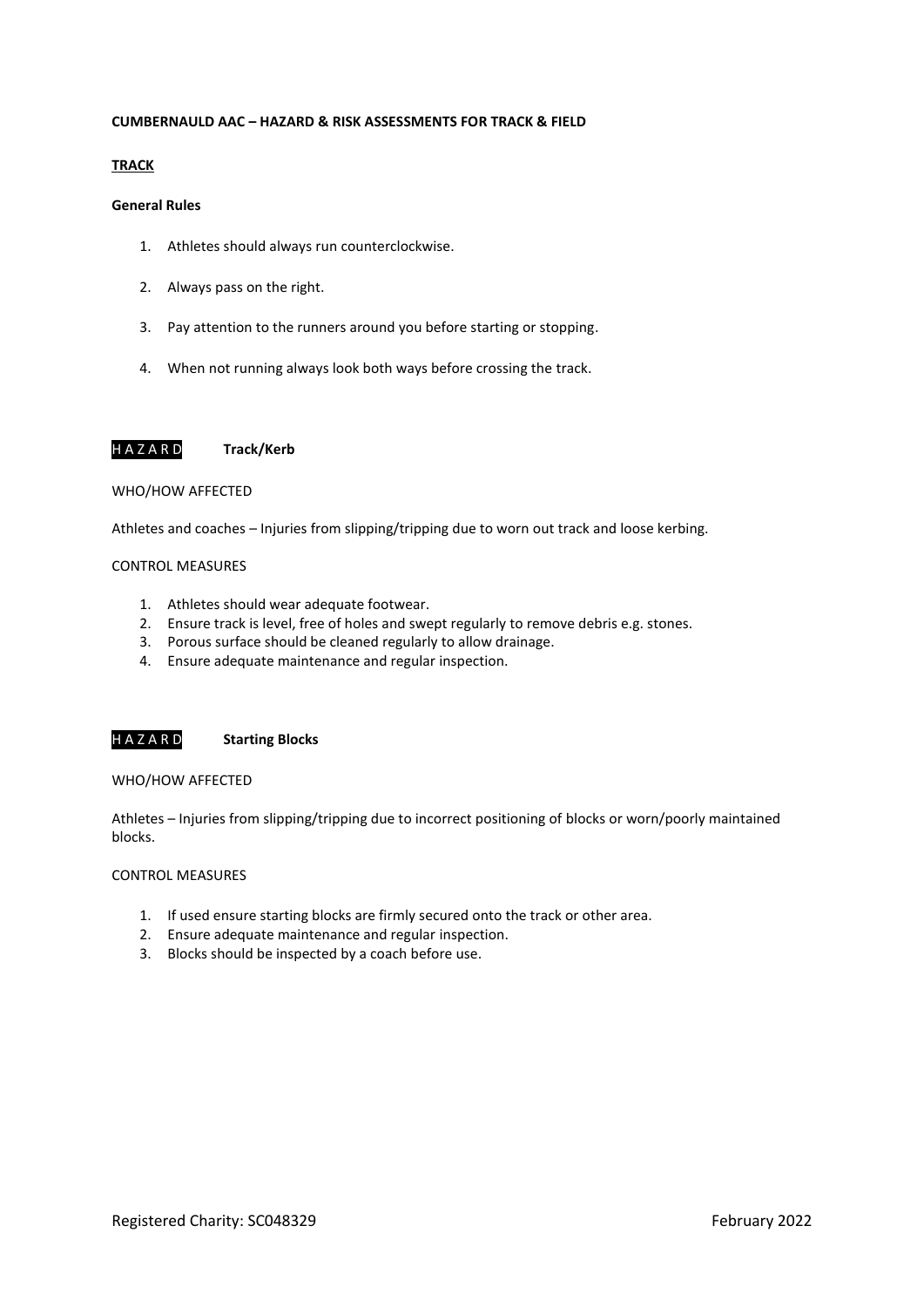## H A Z A R D **Starting**

## WHO/HOW AFFECTED

Athletes – Injuries due to collision with other athletes encroaching into other lanes

## CONTROL MEASURES

- 1. Ensure starting blocks are correctly positioned in each lane and firmly secured onto the track.
- 2. Ensure athletes line up in an orderly manner.

## H A Z A R D **Weather**

## WHO/HOW AFFECTED

Athletes and Coaches - Cuts and Strains from slipping on slippery track

## CONTROL MEASURES

- 1. Porous surface should be cleaned regularly to allow drainage.
- 2. Ensure adequate maintenance and regular inspection.
- 3. Drains on non-porous surfaces should be cleaned regularly to allow drainage.

## H A Z A R D **Time of Day/Lighting Conditions**

#### WHO/HOW AFFECTED

Athletes - Injury from not being able to see event layout

## CONTROL MEASURES

1. If installed ensure adequate flood lighting.

## **800m, 1500m, 3000m, 5000m, 10000m**

H A Z A R D **Coaches and Other Athletes**

### WHO/HOW AFFECTED

Athletes - Cuts and Strains from collisions with other persons

- 1. When a training run is about to start ensure that there is no risk of collisions with others using the track.
- 2. Athletes and Coaches should observe local lane discipline.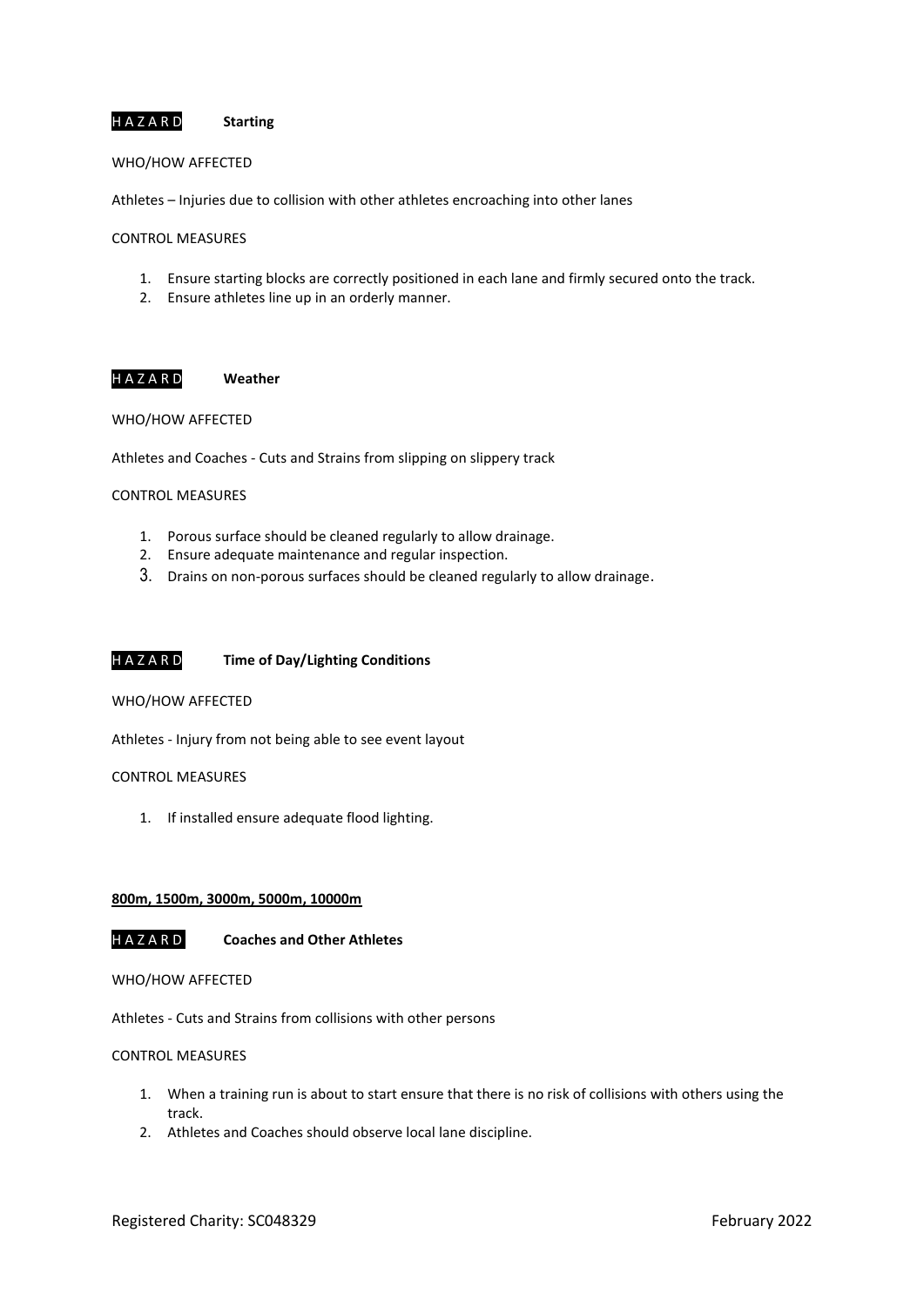## **LONG/TRIPLE JUMP**

## WHO/HOW AFFECTED

Athletes - slipping, tripping due to worn damaged surface. Coaches – injury due to collision with athletes Athletes – injury due to collision with each other or coaches

## CONTROL MEASURES

- 1. Examine the runway to ensure no worn or damaged areas.
- 2. Regularly clean porous surfaces.
- 3. Sweep runway regularly to remove any excess water and/or grit.
- 4. Ensure no obstructive check marks are placed on runway.
- 5. Control measures must be in place to ensure athletes only use runway under direction of coach and only when runway is clear
- 6. If tape measures are used ensure they are removed from runway in between jumps.
- 7. Any raised surfaces must be clearly identified.

## H A Z A R D **Take Off Boards and Blanking Boards**

## WHO/HOW AFFECTED

Athletes –Injury due to unstable, ill-fitting take off/blanking boards. Slipping off top of no jump indicator blanking boards.

Coaches – back strain and hand injury due to lifting ill-fitting, tight fitting insert boards and blanking boards. Use of incorrect lifting implements.

- 1. Clean insert board recesses.
- 2. Clean and grease adjustable bolts within recesses.
- 3. Clean and grease adjustable bolts on insert and blanking boards.
- 4. Ensure that take-off board, no jump indicator insert board, and no jump indicator insert blanking boards are made of wood, wood composite or an alternative material soft enough so as to absorb the impact of spikes.
- 5. Ensure that insert boards and blanking boards are capable of being adjusted so as to be stable and level with runway.
- 6. Ensure that plasticine insert boards and plasticine insert blanking boards fit adequately without being too difficult to remove.
- 7. Ensure that board lifting implements are available and suitable for the purpose of lifting the boards.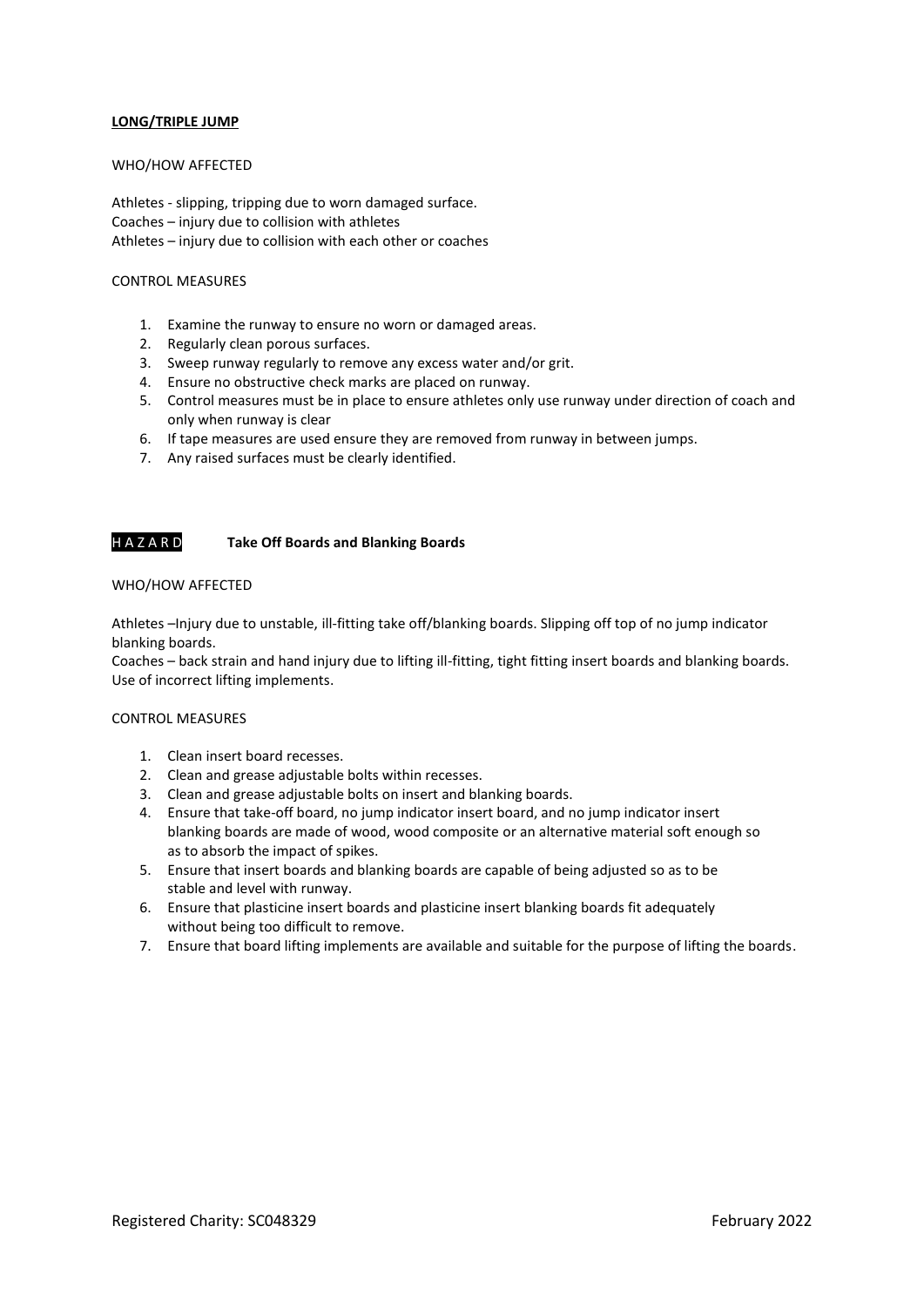HAZARD **Landing Area**

### WHO/HOW AFFECTED

Athletes – Injury due to compacted sand and extraneous material. Collision with concrete edging of landing area. Collision with fixed barriers too close to end of landing area.

## CONTROL MEASURES

- 1. Ensure that only sand that will not cause injury to an athlete will be used.
- 2. Dig over sand.
- 3. Check that landing area is free of dangerous extraneous material and other contaminants.
- 4. The edges of the landing areas should be covered with an impact absorbing material or rounded off
- 5. The area 12m beyond the take offline or take offline extended and 1m from the edge of the landing area must have no obstructions.
- 6. The landing area should be covered when not in use.
- 7. Ensure that rakes and brushes used for levelling and cleaning are kept away from landing area and the prongs of rakes face the ground or away from the landing area.

#### HAZARD **Training**

## WHO/HOW AFFECTED

Athletes – Injury due to dangerous extraneous material in landing area, collision with rakes, brushes used by coaches. Collision with other athletes or coaches. Tripping on worn, uneven runways, unstable, uneven takeoff, and blanking boards, check markers on runway.

Coaches – injuries due to collision with athletes. Lifting insert and blanking boards. Use of incorrect lifting implements

## CONTROL MEASURES

Prior to training ensure that:

- 1. The runway is free from damage and excessive standing water.
- 2. Take off and blanking boards are stable and level with runway.
- 3. Landing area is free of dangerous extraneous material.
- 4. Sand in landing area is not compacted.

### During training ensure that:

- 1. Athletes are taught the correct technique.
- 2. Young athletes jump only under supervision.
- 3. Athletes are taught to undertake adequate warm up.
- 4. Athletes are aware of the appropriate footwear.

During training ensure that:

- 1. Coaches and athletes are aware of the need for concentration at all times.
- 2. The runway is swept regularly to remove excess water and grit.
- 3. No obstructive check markers are placed on the runway.
- 4. Control measures are in place to ensure that athletes take their jumps in turn and not until the runway and landing area is clear of other athletes, rakes, and brushes.
- 5. Measuring tapes do not encroach on the runway.
- 6. Suitable lifting implements are used to lift and replace board inserts and blanking boards and used in accordance with current handling regulations.
- 7. Rakes and brushes are kept well away from the landing area and that, in particular, rakes are laid with the prongs pointing towards the ground.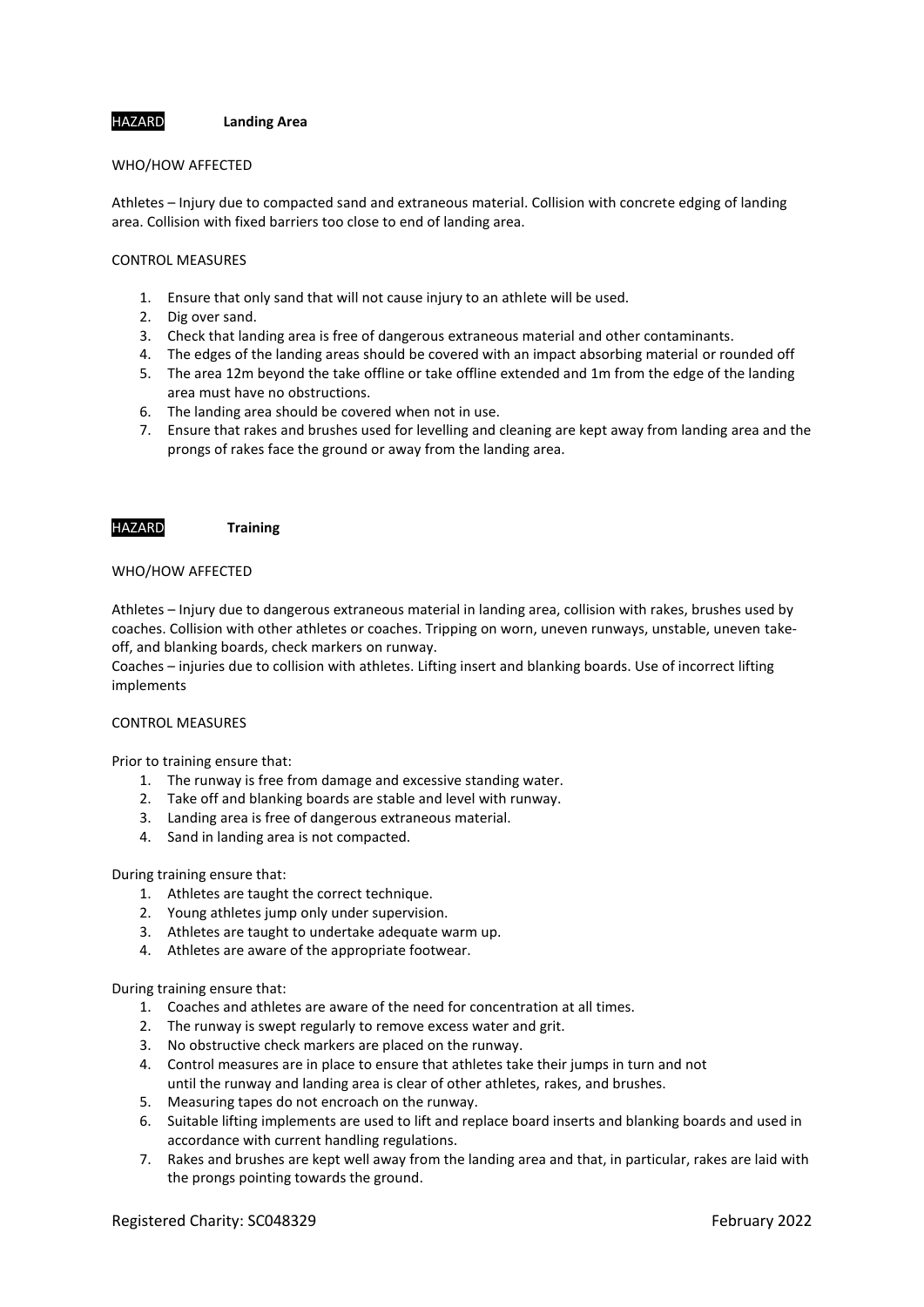### **HIGH JUMP**

HAZARD **Track (Run up)**

## WHO/HOW AFFECTED

## Athletes

### CONTROL MEASURES

- 1. Athletes should wear adequate footwear.
- 2. Ensure run up area is level, free of holes and swept regularly to remove debris, e.g. stones

HAZARD **Event**

## WHO/HOW AFFECTED

Athletes – Injury from incorrect technique, inadequate warm up, or collision with other athletes.

## CONTROL MEASURES

- 1. Athletes should be taught correct technique by coaches.
- 2. Athletes should undertake adequate warm up.
- 3. Ensure each athlete jumps in turn and does not encroach on other athletes run ups whilst waiting their turn. Athletes whose approach conflict with other events should be aware of potential collisions
- 4. Ensure young athletes only jump under the supervision of a coach.
- 5. Athletes should not wear jewellery or other objects which might cause injury.

## H A Z A R D **Crossbars**

WHO/HOW AFFECTED

Athletes, coaches – injuries from falling bar or falling onto bar also loose or damaged end supports.

- 1. Bars must be undamaged and free from splints. Only bars as specified are to be used.
- 2. Ensure adequate maintenance and regular inspection.
- 3. Be aware of falling bar.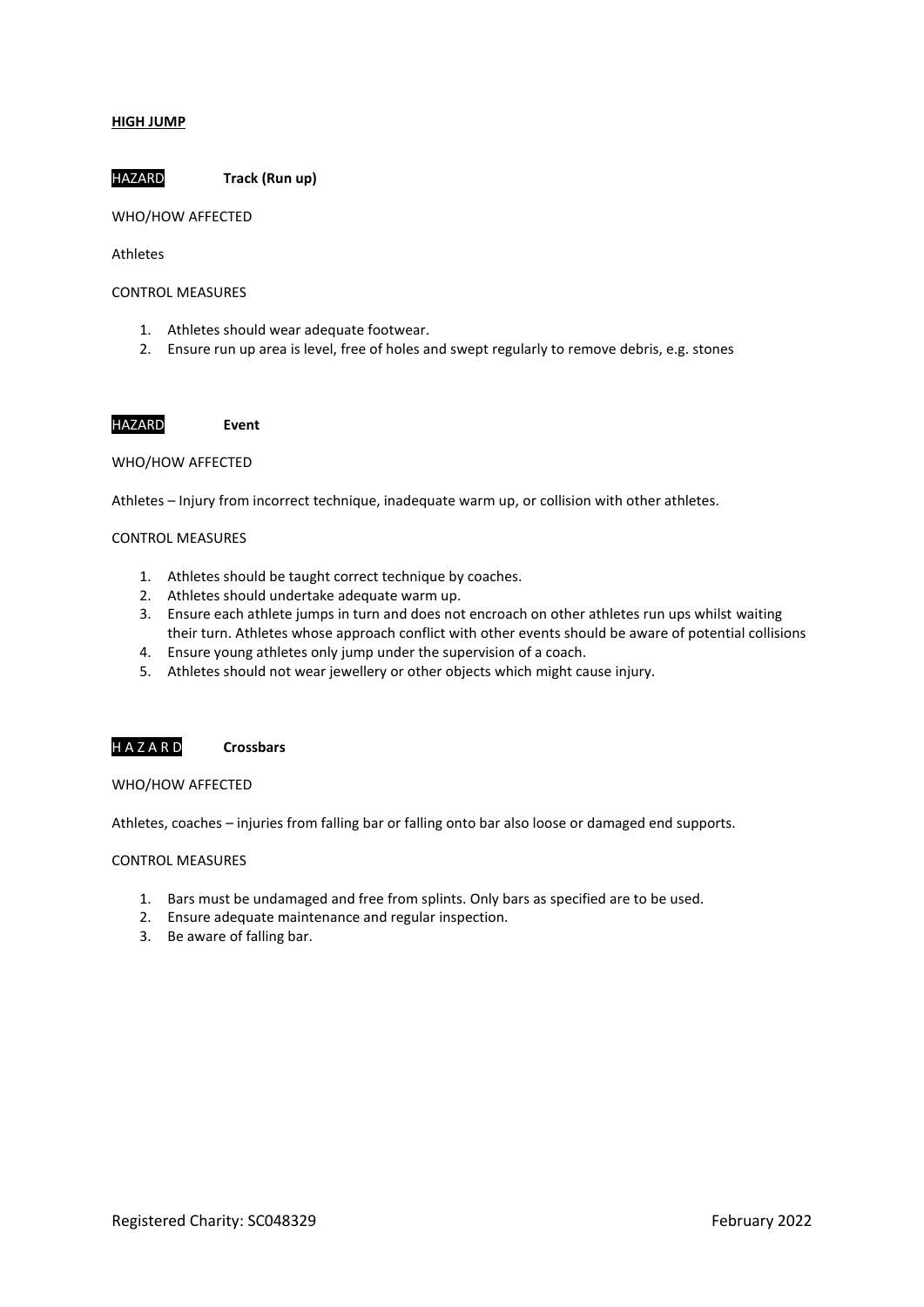### HAZARD **Weather**

## WHO/HOW AFFECTED

Athletes and coaches – Injuries from slipping on wet/slippery run up area; Athletes – Injuries due to coldness and reduction in body temperature from wet landing beds.

#### CONTROL MEASURES

- 1. Ensure run up area particularly the take-off area is regularly swept and mopped to prevent slipping.
- 2. Porous surface should be cleaned regularly to allow drainage.
- 3. Ensure high jump and pole vault beds are covered with a waterproof cover to prevent rain ingress
- 4. Athletes should wear adequate footwear, e.g. spikes.

#### HAZARD **Time of Day**

## WHO/HOW AFFECTED

Athletes, Coaches - Injuries as a result of poor visibility.

## CONTROL MEASURES

1. Ensure adequate floodlighting at night.



### WHO/HOW AFFECTED

Athletes and Coaches – Injuries as a result of sharp edges.

## CONTROL MEASURES

- 1. Ensure covers are stored in a safe locality.
- 2. Ensure that there are no sharp edges protruding.



WHO/HOW AFFECTED

Athletes, coaches- Injuries from falling stands and insufficiently flexible elastic.

- 1. Ensure that stands are very firmly secured.
- 2. Ensure that elastic bar is not placed at too high a height for the athlete's ability.
- 3. Ensure that the elastic bar is sufficiently flexible.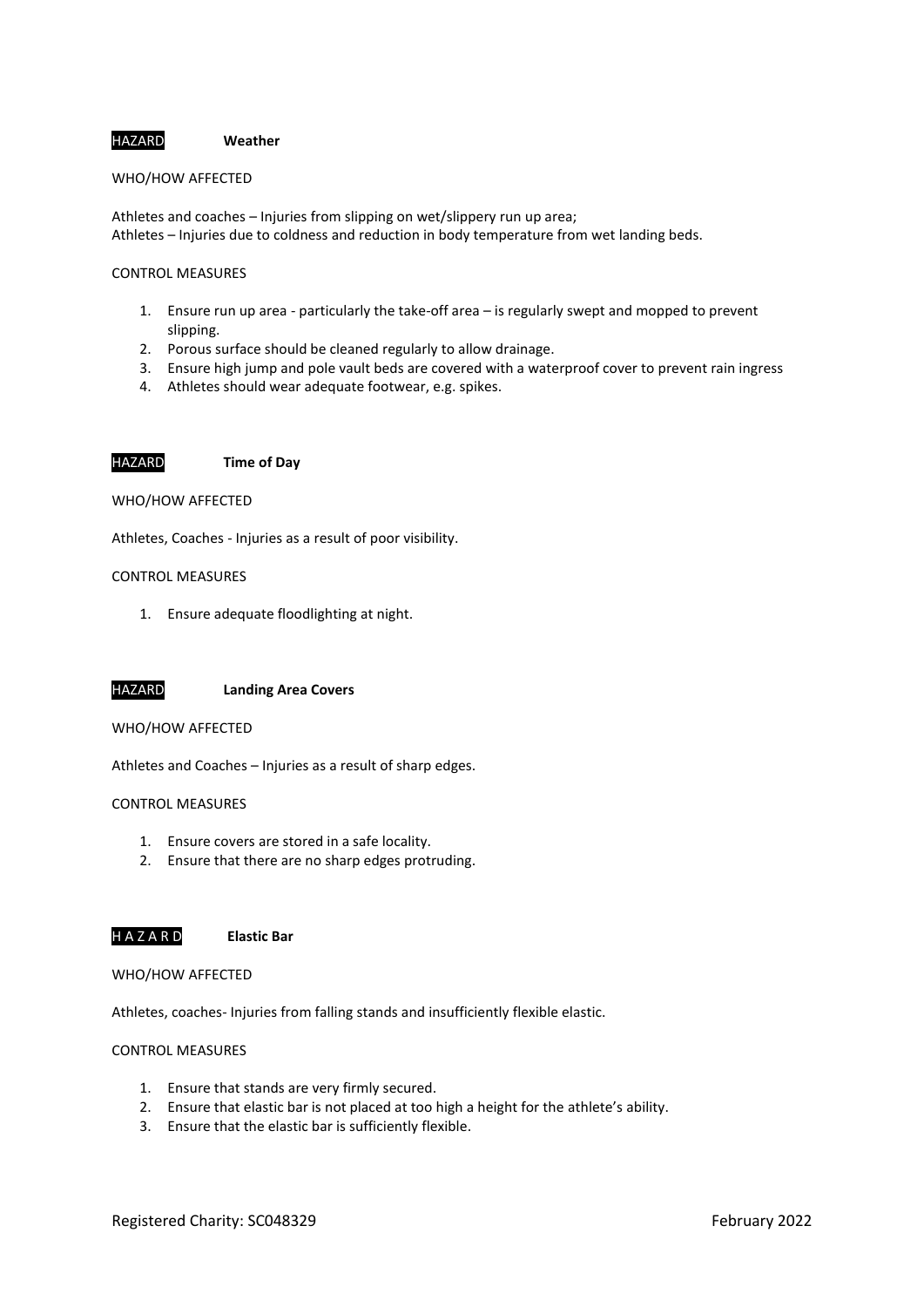HAZARD **Landing Area**

WHO/HOW AFFECTED

Athletes – Injuries from poorly maintained beds

## CONTROL MEASURES

- 1. Bed units must be made of foam, securely fastened together, and must conform in size to the official specification. The entire area must be covered by an attached spike proof wear sheet.
- 2. Where beds are placed on other objects such as timber pallets, these should be not more than 100mm. high and must not protrude beyond the edges of the landing areas. In addition the front surface of the pallets must be blocked off so that there is no possibility of an athlete's foot penetrating underneath.
- 3. Ensure adequate maintenance and regular inspection with particular attention to impacted foam.
- 4. Athletes should not wear jewellery or other objects which might cause injury.

## HAZARD **Stands**

## WHO/HOW AFFECTED

Athletes and Coaches– Injuries from being struck by stands. Athletes – Injuries from running into or landing on fallen stands.

#### CONTROL MEASURES

- 1. Bases must be stable and joined onto the upright.
- 2. Crossbar supports should face each other and must be easily adjusted with lubricated damping screws
- 3. Ensure adequate maintenance and regular inspection.

## HAZARD **Surrounds**

WHO/HOW AFFECTED

Athletes – Injuries from falling onto concrete surrounds of bed

- 1. Any hard surface within 2m of the sides and rear of the bed must be covered with an impact absorbing material with a critical fall height of 1.5m. or suitable additional matting.
- 2. There should be no objects placed within 1m. of the sides and rear of the bed.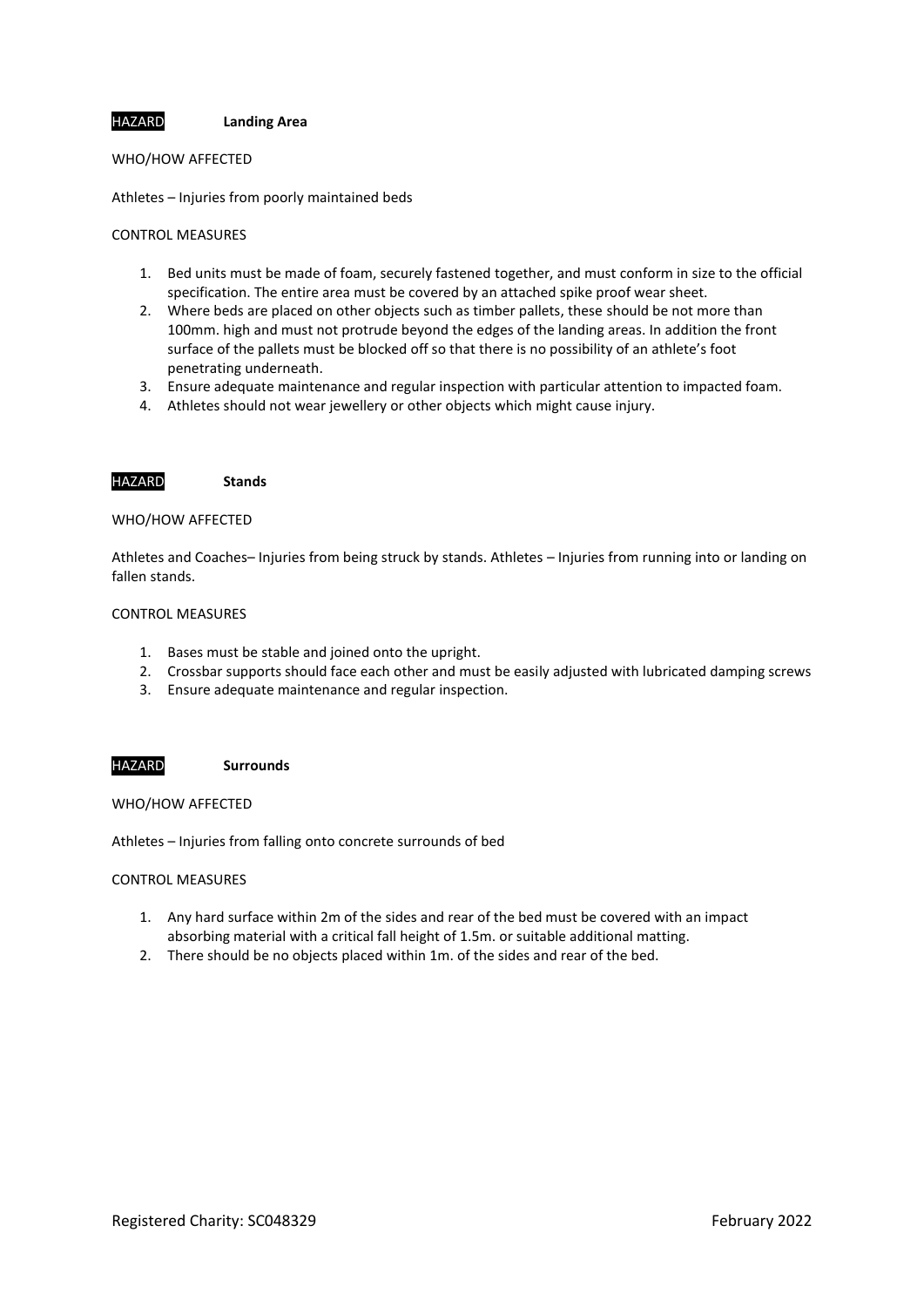## **HURDLES**

HAZARD **Hurdles**

WHO/HOW AFFECTED

Athletes– injury from colliding with hurdles.

- 1. Hurdles shall be used in the correct direction and in the appropriate manner.
- 2. Where competition hurdles are used the mechanisms for fixing the hurdles (a) at the required height (b)and for positioning the counterbalance weight should be lubricated and well maintained.
- 3. Damaged hurdles must be replaced.
- 4. Ensure adequate maintenance and regular inspection.
- 5. They must be set at a height appropriate to the age and ability of the athletes.
- 6. The use of loose canes placed on bricks or cones should be avoided.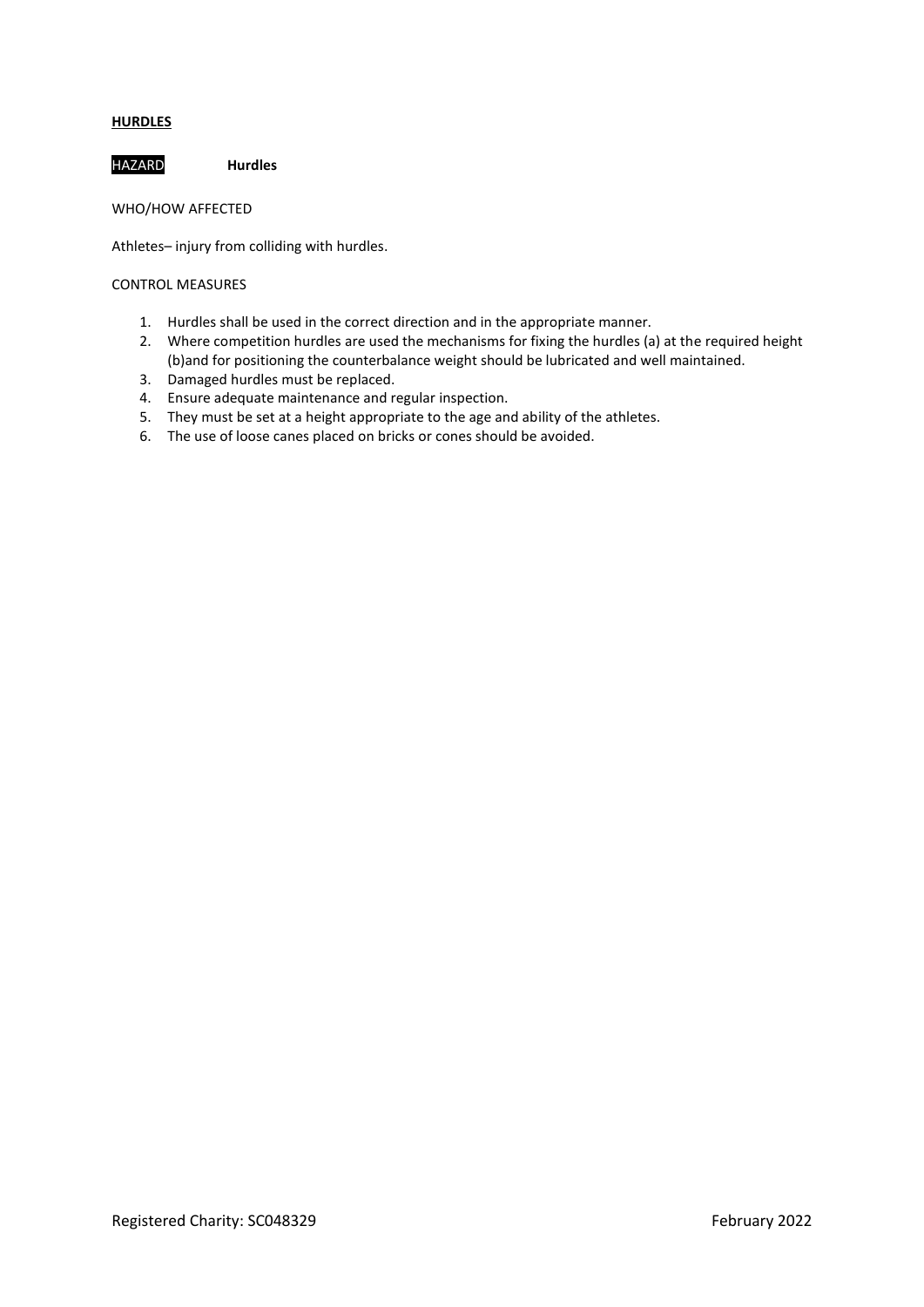## **THROWS**

HAZARD **Cages** 

## WHO/HOW AFFECTED

Athletes, coaches, – hammer / discus escaping due to badly maintained or poorly designed cage

## CONTROL MEASURES

- 1. Ensure that cage is constructed and erected in accordance with UKA specifications.
- 2. Netting must be checked regularly to ensure no damage to the net structure.
- 3. Netting should be secured or ballasted at ground level as appropriate.
- 4. Make sure that netting hangs vertically from gallows arms and is not tied to the uprights, particularly at the mouth where the distance should not exceed 6m.
- 5. Check that netting tension, when erected, has sufficient retardation and minimal bounce.
- 6. A safe distance from the netting must be maintained.

## HAZARD **Circles**

#### WHO/HOW AFFECTED

Athletes – slipping due to wet, gritty surface. Injury due to damaged metal rim of circle or inserts when used

### CONTROL MEASURES

- 1. Make sure the circle surface is in good order, is not cracked or breaking up.
- 2. Make sure the rim of the circle is not damaged.
- 3. Make sure that the hammer circle insert ring (concentric circle), if used, is in good order, fits snugly and has no protrusions, especially where it forms the rim.
- 4. Check and keep the circle free of foreign matter.
- 5. Maintain drain holes.

## HAZARD **Training**

### WHO/HOW AFFECTED

Athletes, Coaches, Facility Staff, Spectators - injuries from thrown implements

- 1. Net must be erected for all hammer / discus throws.
- 2. Coaches must ensure that other athletes or coaches within or in proximity of the safety sector are aware that a throw is due to commence. The coach must be satisfied that the safety sector, or other designated throwing area, is clear and that any other persons appointed to mark landings or retrieve implements are fully aware a throw is about to progress.
- 3. Throws must not commence unless the coach signals it is safe to begin.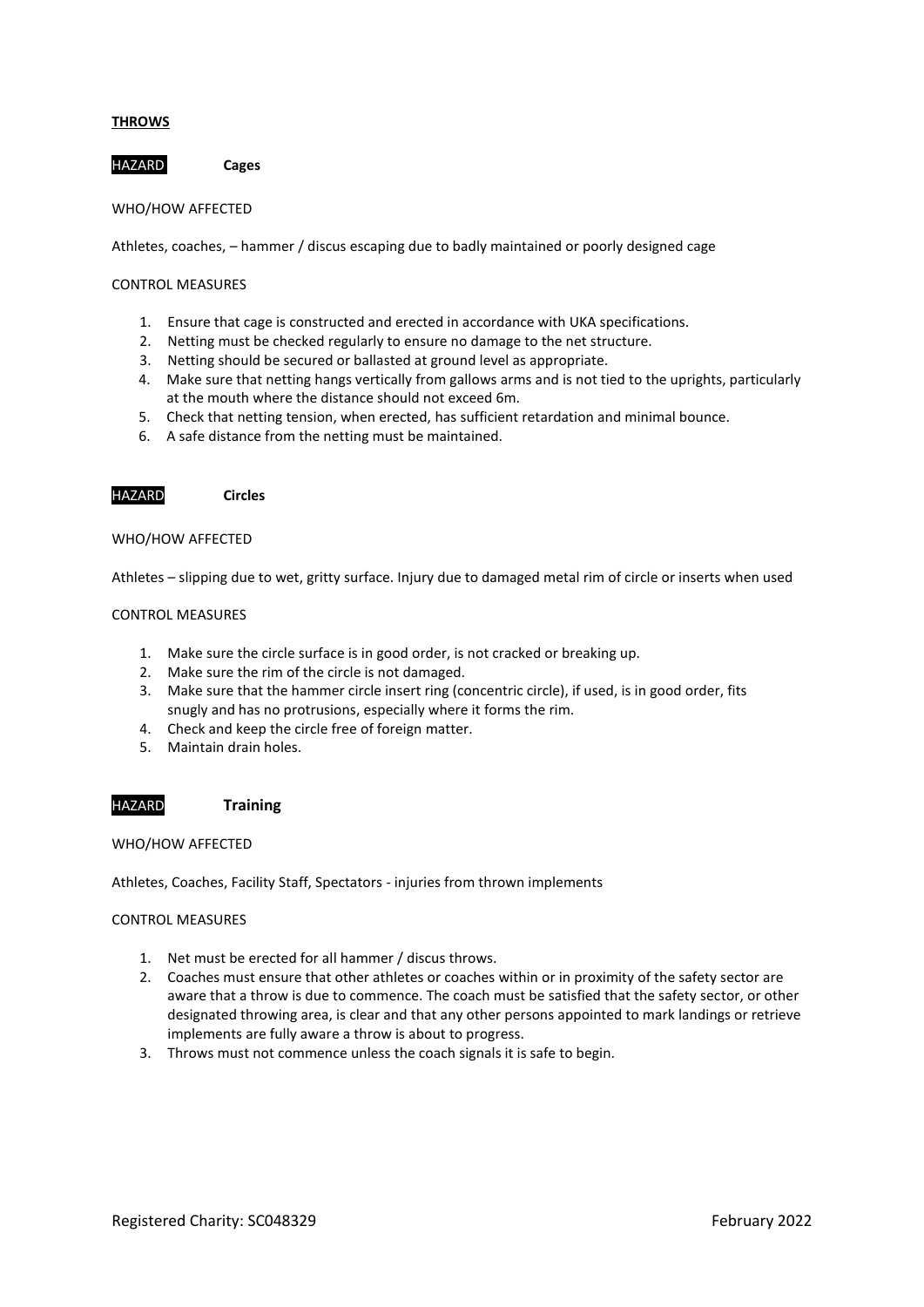## **JAVELIN**

HAZARD **Runway** 

WHO/HOW AFFECTED

Athletes, coaches – slipping, tripping due to wet, worn, damaged surface

CONTROL MEASURES

- 1. Examine surface to ensure no worn or damaged areas.
- 2. Regularly clean drainage ducts around runway.
- 3. Regularly clean porous surfaces to allow drainage.

## HAZARD **Implements**

WHO/HOW AFFECTED

Athletes – loose or damaged grip causing injury. Coaches – impact injury caused by abnormal flight characteristics of bent/bowed javelin.

## CONTROL MEASURES

1. Implements must be checked before commencement of any throwing to ensure they are serviceable, particularly the grip and profile.

### HAZARD **Training**

WHO/HOW AFFECTED

Athletes – Injury from slipping on wet, gritty surfaces. Coaches – impact injury, slipping, tripping due to wet, uneven surfaces. Spectators – impact injury. Athletes, coaches – impact injury caused by athletes using javelins for loosening up exercises

- 1. Ensure that runway is free of standing water, excessive dirt, or grit.
- 2. Measuring tape (if used) should not encroach on runway
- 3. All throws must be from the runway and only in the direction of the sector
- 4. Javelins are to be returned after throwing by carrying vertically and not by throwing
- 5. Only coaches, or supervised athletes, are to be forward of the throwing line
- 6. All coaches and athletes are aware of the need for concentration at all times.
- 7. When approaching a thrown javelin to mark the point of landing, or retrieve it, coaches or other appointed persons should approach the javelin from the side and not move in towards the pointed tail end of the javelin.
- 8. During a throw, coaches and athletes must stand outside the sector lines or behind the thrower.
- 9. Throws must not commence unless the coach signals it is safe to begin.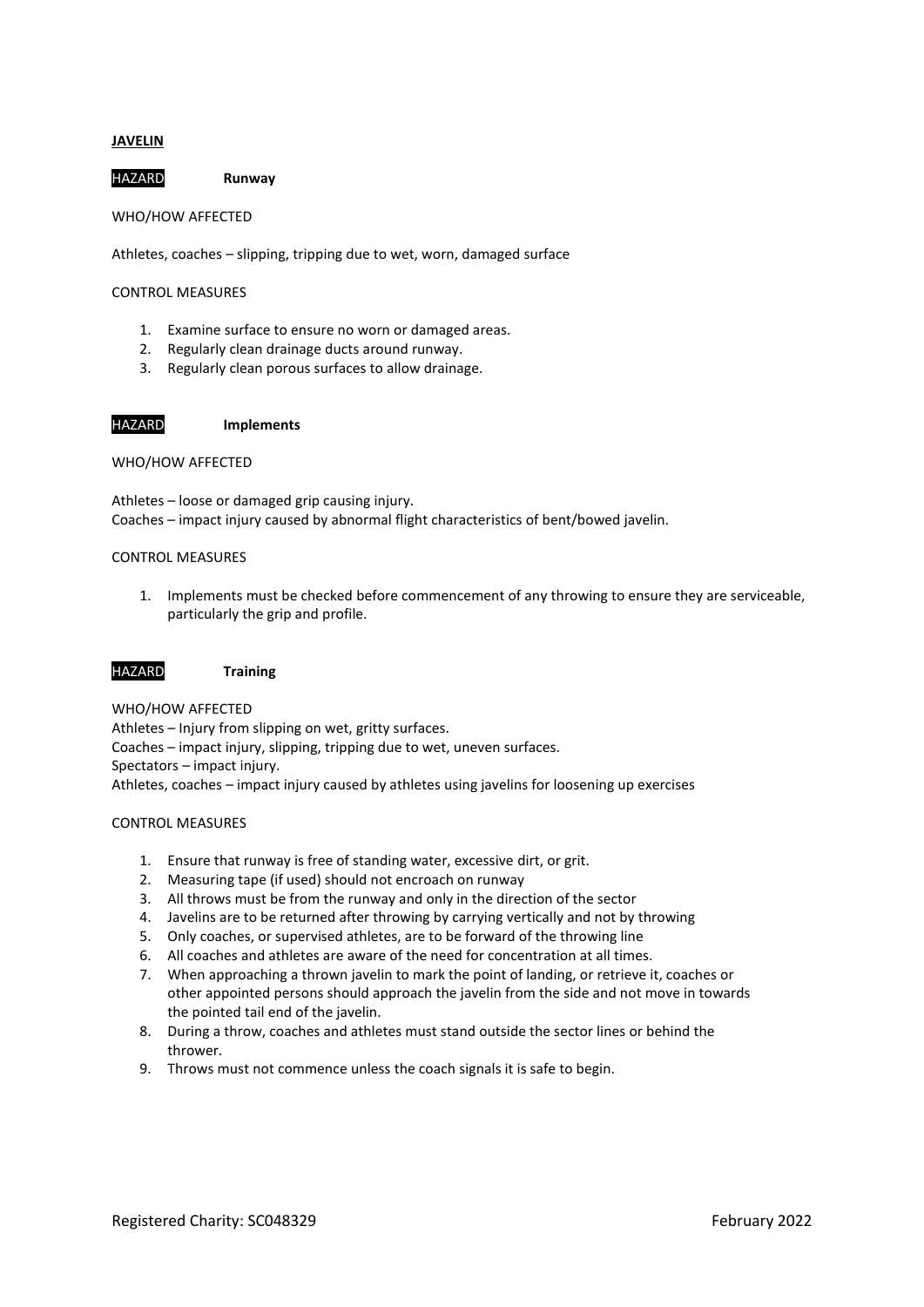### **HAMMER**

HAZARD **Gates** 

WHO/HOW AFFECTED

Athletes, coaches, public

CONTROL MEASURES

## Coaches, Athletes

- 1. NETTING MUST BE ERECTED & GATES IN POSITION AT ALL TIMES.
- 2. Check that the gates can move freely and can be secured in both their open and closed positions.
- 3. Make sure that the netting is not holed and is secure and in good condition.
- 4. Check that netting tension, when erected, has sufficient retardation and minimal bounce particularly when the gates are bolted in position
- 5. The gates must be set for all hammer throws and adjusted for left and right-handed throwers in accordance with UKA Rules (reference UK Athletics Handbook "Rules of Competition").



HAZARD **Hammer**

### WHO/HOW AFFECTED

Athletes, coaches, public – hammer should be serviceable to avoid unforeseen and uncontrolled failures and likelihood of injury.

## CONTROL MEASURES

- 1. Implements must be checked before commencement of any throwing to ensure they are serviceable, particularly the handle, the wire, and the swivel assembly. NOTE: Due to different weights and lengths of wire used for training each implement may not conform to UK Rules in terms of specifications
- 2. Ensure that the ends of hammer wires are taped to minimise damage to the netting.
- 3. Hammers which are caught in upper sections of the netting should be retrieved with great care.

## HAZARD **Training**

### WHO/HOW AFFECTED

Athletes, coaches, public – to avoid injury during throwing

- 1. NETTING MUST BE ERECTED & GATES IN POSITION AT ALL TIMES.
- 2. Ensure both gates are correctly positioned and locked before each throw.
- 3. All swings and throws shall only take place from the circle, within the cage and be supervised.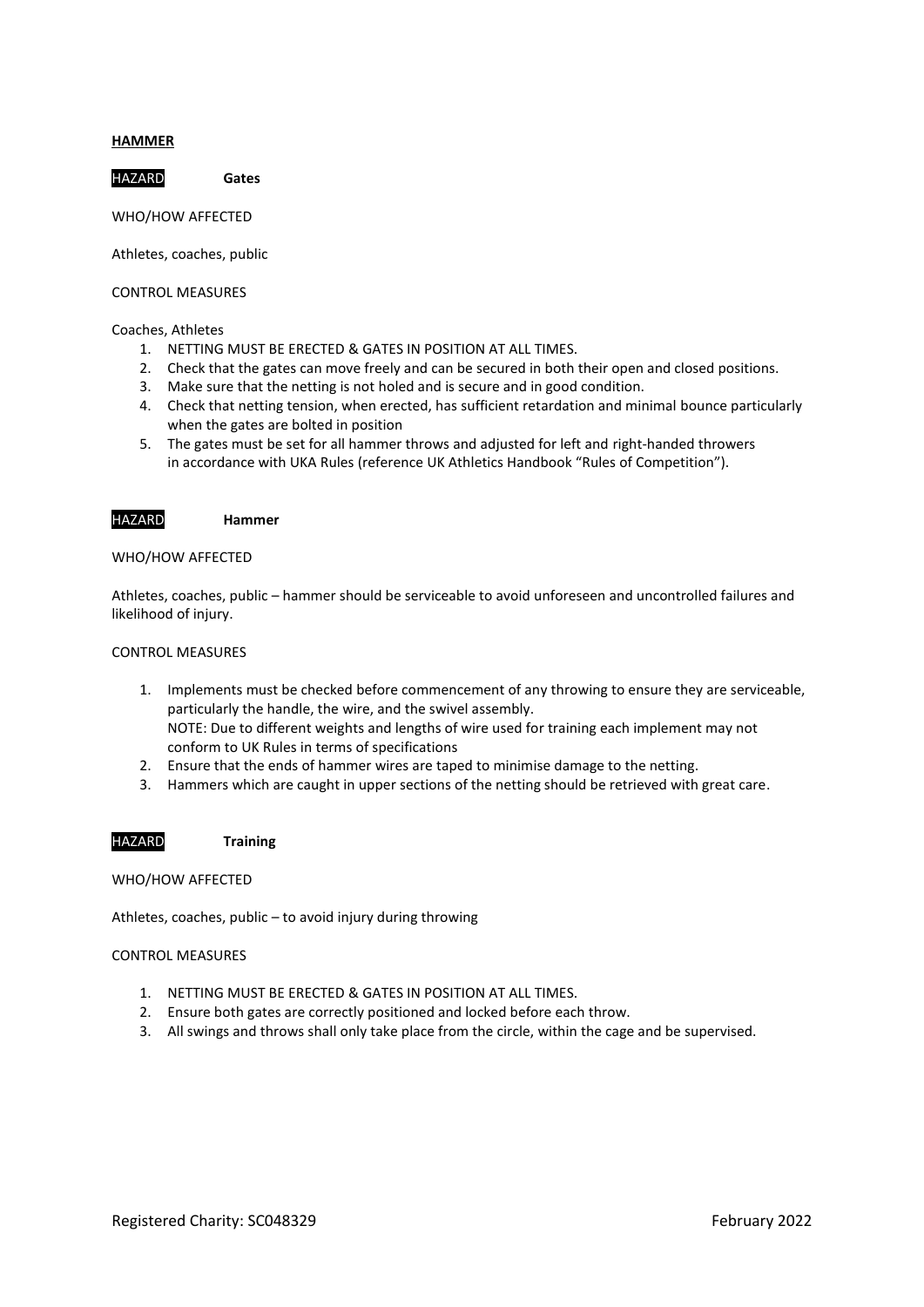# HAZARD **Gloves**

WHO/HOW AFFECTED

Athletes – injury to hands

CONTROL MEASURES

1. Gloves, if worn, should give adequate protection; alternatively if optional protection is used it should provide sufficient protection and not become a hazard.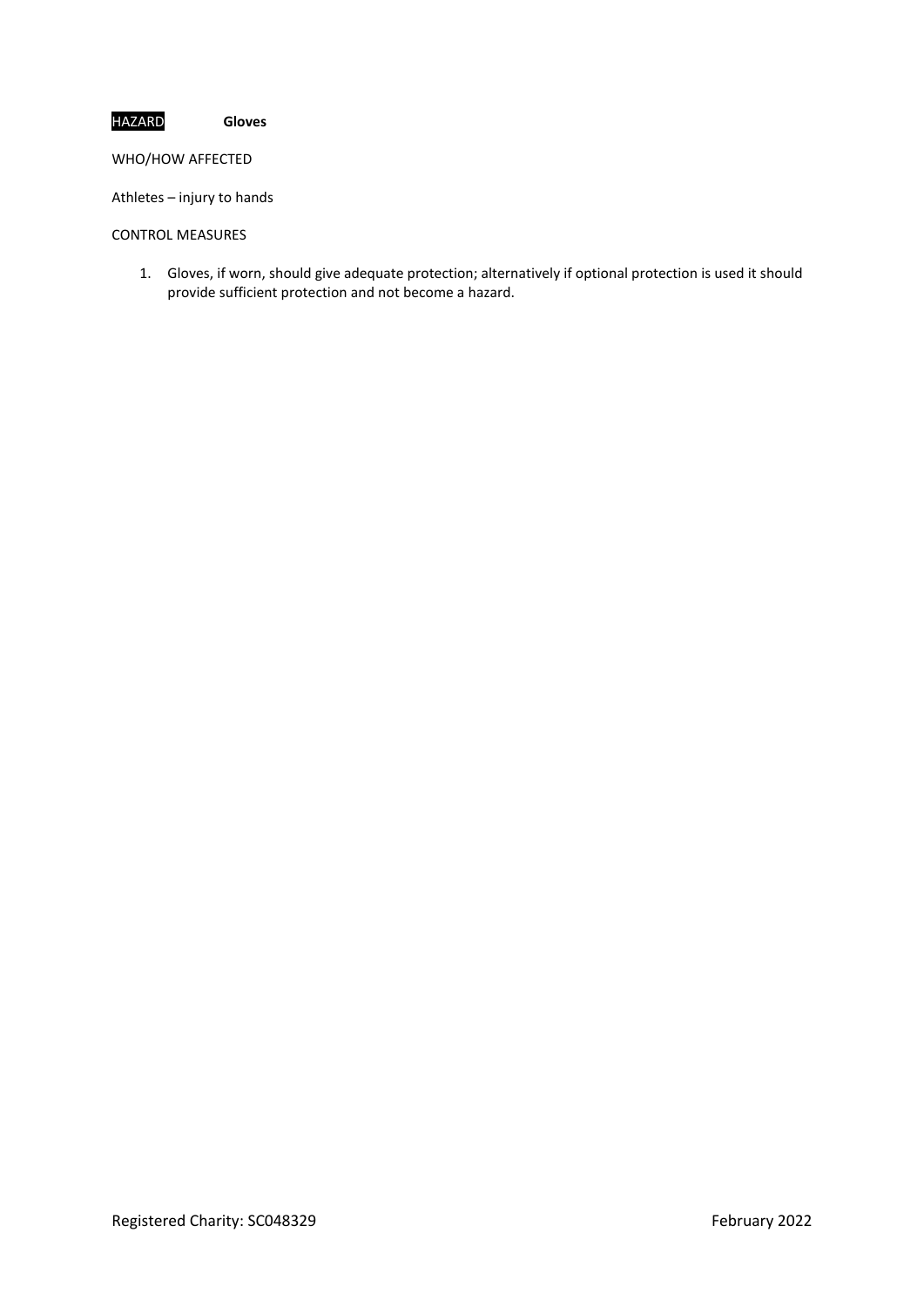## **DISCUS**

HAZARD **Implements**

WHO/HOW AFFECTED

Athletes – hand injury due to damaged discus

CONTROL MEASURES

1. Ensure that surface including metal rim of the discus is not damaged in such a way as to cause injury.

HAZARD **Training**

## WHO/HOW AFFECTED

Athletes, – to avoid injury during throwing

- 1. NETTING MUST BE ERECTED & GATES IN POSITION AT ALL TIMES.
- 2. All throws shall only take place from the circle, within the cage and be supervised.
- 3. Discus must be returned by hand carry only.
- 4. Only coaches are allowed forward of the throwing circle.
- 5. Ensure that coaches and athletes are aware of the need for concentration at all times.